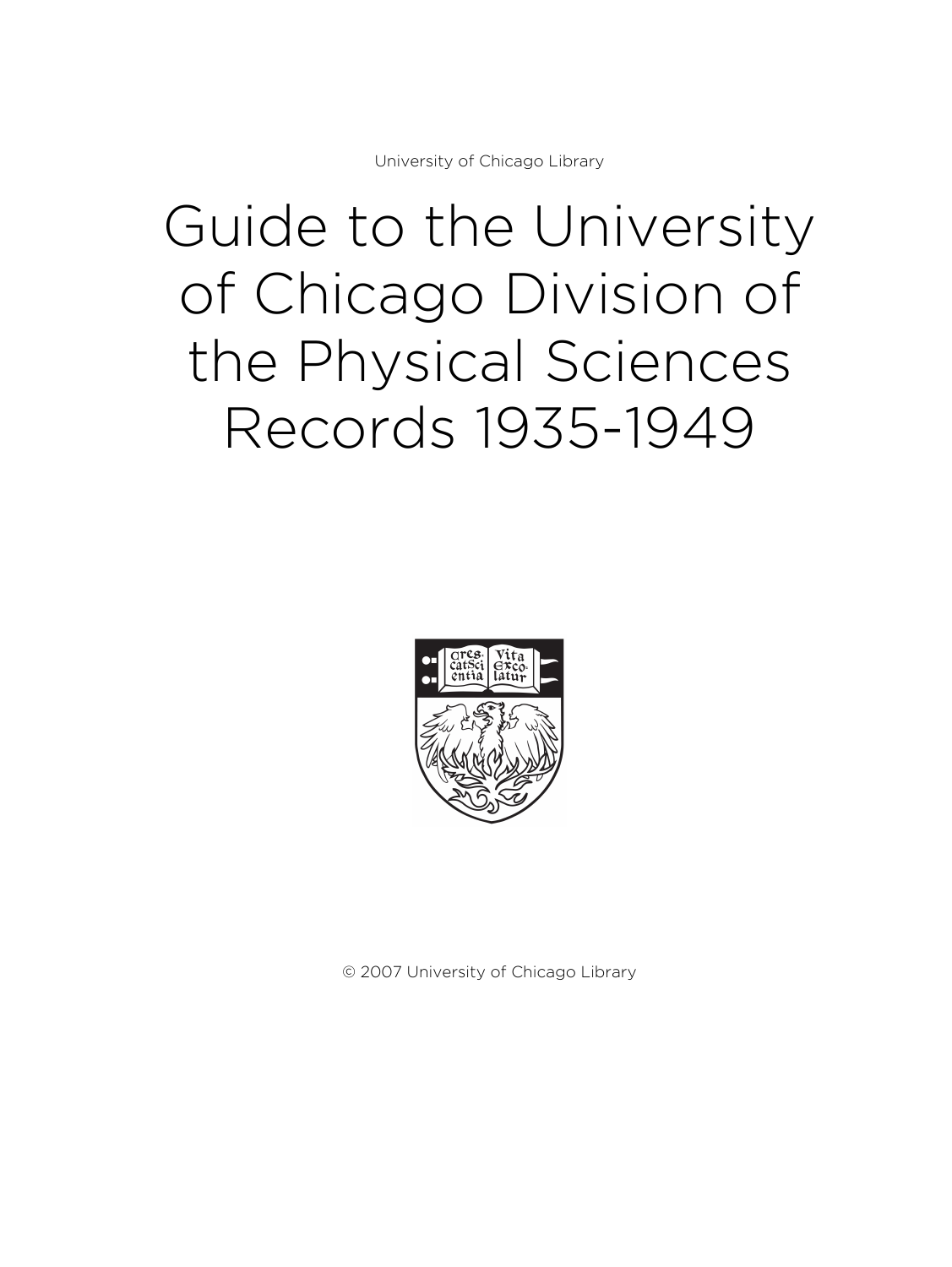# **Table of Contents**

| Descriptive Summary                                            |    |
|----------------------------------------------------------------|----|
| Information on Use                                             | 3  |
| Access                                                         | 3  |
| Citation                                                       | 3  |
| <b>Historical Note</b>                                         | 3  |
| Scope Note                                                     | 4  |
| <b>Related Resources</b>                                       | 5  |
| Subject Headings                                               | 5  |
| <b>INVENTORY</b>                                               | 6  |
| Series I: Dean of Physical Sciences, Walter Bartky, 1945-1947  | 6  |
| Series II: Budgets and Expenses                                | 10 |
| Series III: General Files                                      | 14 |
| Series IV: Personnel                                           | 16 |
| Series V: Financial Transactions                               | 17 |
| Series VI: Diffraction Gratings Production                     | 25 |
| Series VII: Mathematics Lecture Notes                          | 26 |
| Series VIII: Research Administration                           | 27 |
| Series IX: Dean of Physical Sciences, Walter Bartky, 1942-1945 | 30 |
| Series X: Divisional Ledgers and Budgets                       | 33 |
|                                                                |    |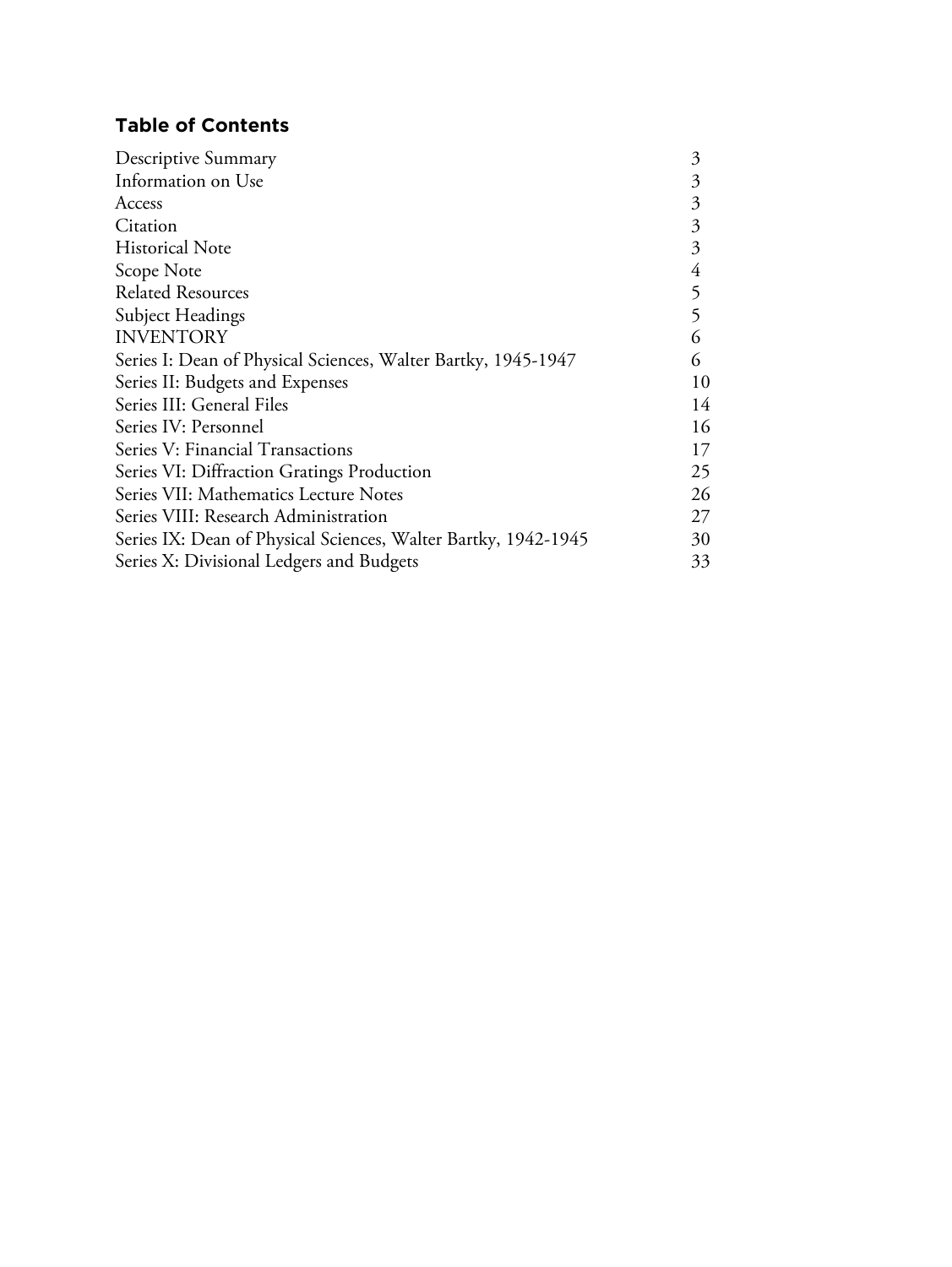## **Descriptive Summary**

| <b>Identifier</b> | ICU.SPCL.DIVPHYSSCI                                                                                                                                                                                                                                                                                                                                                                                                                                                                                                                                                                                                                                                                                                                                                       |
|-------------------|---------------------------------------------------------------------------------------------------------------------------------------------------------------------------------------------------------------------------------------------------------------------------------------------------------------------------------------------------------------------------------------------------------------------------------------------------------------------------------------------------------------------------------------------------------------------------------------------------------------------------------------------------------------------------------------------------------------------------------------------------------------------------|
| <b>Title</b>      | University of Chicago. Division of the Physical Sciences. Records                                                                                                                                                                                                                                                                                                                                                                                                                                                                                                                                                                                                                                                                                                         |
| <b>Date</b>       | 1935-1949                                                                                                                                                                                                                                                                                                                                                                                                                                                                                                                                                                                                                                                                                                                                                                 |
| <b>Size</b>       | 13.5 linear feet (27 boxes)                                                                                                                                                                                                                                                                                                                                                                                                                                                                                                                                                                                                                                                                                                                                               |
| <b>Repository</b> | Special Collections Research Center<br>University of Chicago Library<br>1100 East 57th Street<br>Chicago, Illinois 60637 U.S.A.                                                                                                                                                                                                                                                                                                                                                                                                                                                                                                                                                                                                                                           |
| <b>Abstract</b>   | Formed in 1930, by the 1940s the University of Chicago's Division of the<br>Physical Sciences included the Departments of Astronomy and Astrophysics,<br>Chemistry, Geography, Geology, Mathematics, Meteorology and Physics,<br>as well as the Institute for the Study of Metals and the Institute for Nuclear<br>Studies. The astronomer Walter Bartky served as dean of the division during<br>this time. The records in this collection span a narrow period of time, with<br>most of the material dating from the years 1942-1948. These records, which<br>include correspondence, minutes, reports, contracts, and financial material,<br>represent an important period in the development of the division, and<br>document significant physical sciences research. |

## **Information on Use**

## **Access**

Open for research. No restrictions

## **Citation**

When quoting material from this collection, the preferred citation is: University of Chicago. Division of the Physical Sciences. Records, [Box #, Folder #], Special Collections Research Center, University of Chicago Library

## **Historical Note**

As part of a university-wide reorganization, the University of Chicago's Division of the Physical Sciences was formed to incorporate the Departments of Astronomy, Chemistry, Geology, Mathematics, Military Science and Physics. During the 1940s, the division included the Departments of Astronomy and Astrophysics, Chemistry, Geography, Geology, Mathematics, Meteorology and Physics, as well as the Institute for the Study of Metals and the Institute for Nuclear Studies. The astronomer Walter Bartky served as dean of the division during this time.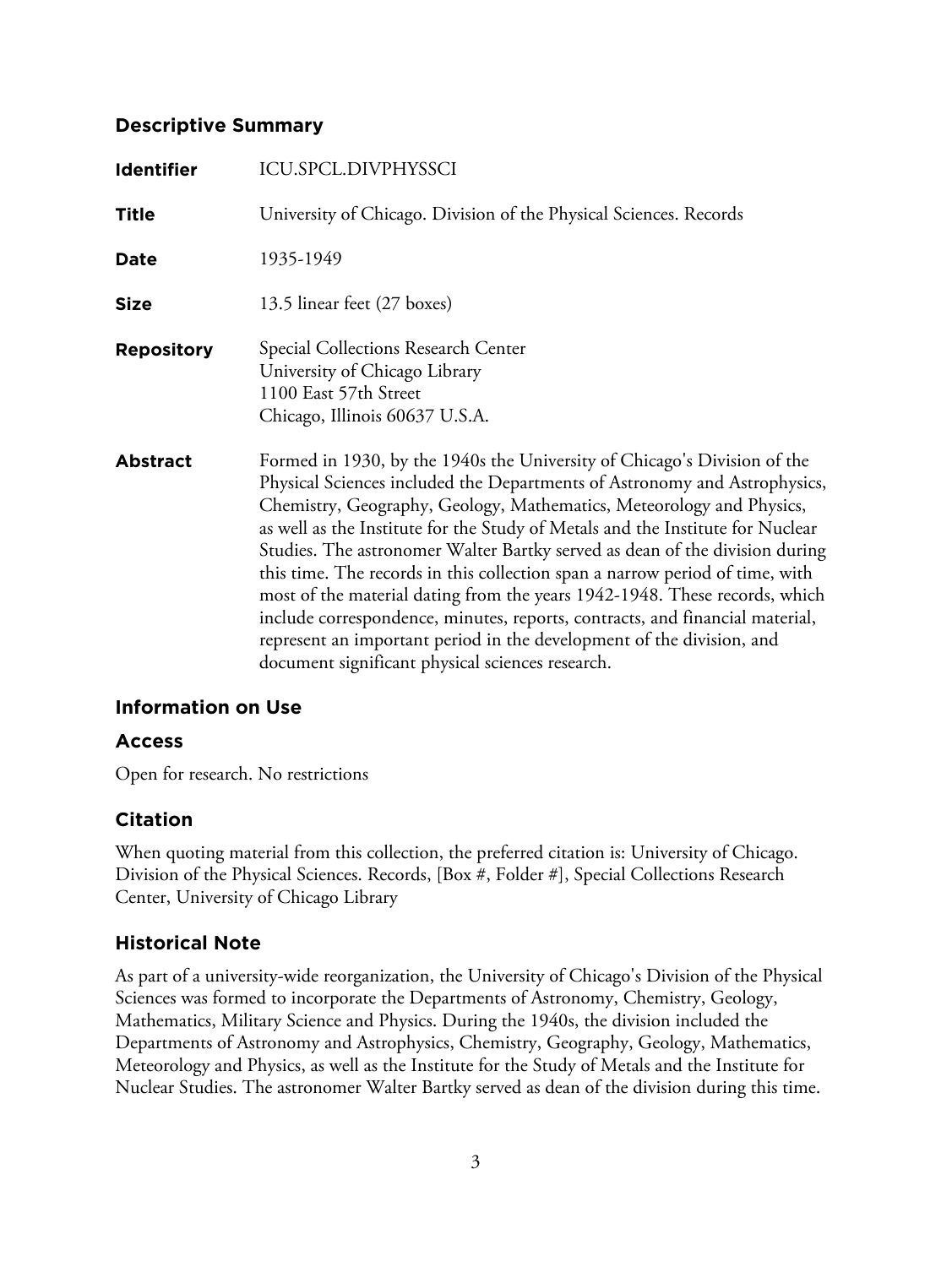Some of the most critical scientific developments of the 20th century took place under the Division of the Physical Sciences during the 1940s, most famously Enrico Fermi's 1942 achievement of the first self-sustaining nuclear chain reaction. Further research and training programs in the physical sciences were supported by government contracts in the interest of national defense.

## **Scope Note**

The records of the University of Chicago's Division of the Physical Sciences span a narrow period of time, with most of the material dating from the years 1942-1948. Nonetheless, this collection represents an important period in the development of the division, and documents significant physical sciences research projects.

Series I: Dean of Physical Sciences, Walter Bartky, 1945-1947, contains mainly correspondence with faculty, staff, students and university administrators. Minutes, reports, and financial material related to the administration of the division are found here; the Dean's role in the larger administration of the University is also documented in this series.

Series II: Budgets and Expenses, includes departmental and divisional budgets, including revisions and preparatory material, as well as requests and vouchers for expenses covered in budgets. Most of this material dates from the years 1946-1949.

Series III: General Files, includes a broad variety of material, including correspondence, reports, minutes, course material, publications and other documents related to administration, research, and teaching in the division. Much of this material relates to the administration of government contracts in the late 1940s.

Series IV: Personnel, contains correspondence and other material related to matters such as appointments, salaries, assignments, and staffing levels. This series is organized by department or other administrative unit; material on individuals is filed according to his or her place of employment.

Series V: Financial Transactions, documents routine account activity in the division, with much of the material consisting of statements from the university's comptroller's office. Other types of material in this series include invoices, purchase orders, and reimbursement requests. Most of these files represent costs incurred through personnel expenses and the purchase of equipment and supplies; some relate to the costs and reimbursements for contract or grant-funded projects. Material in this subseries is typically filed according to the type of expense incurred, or by the administrative unit involved in the transaction.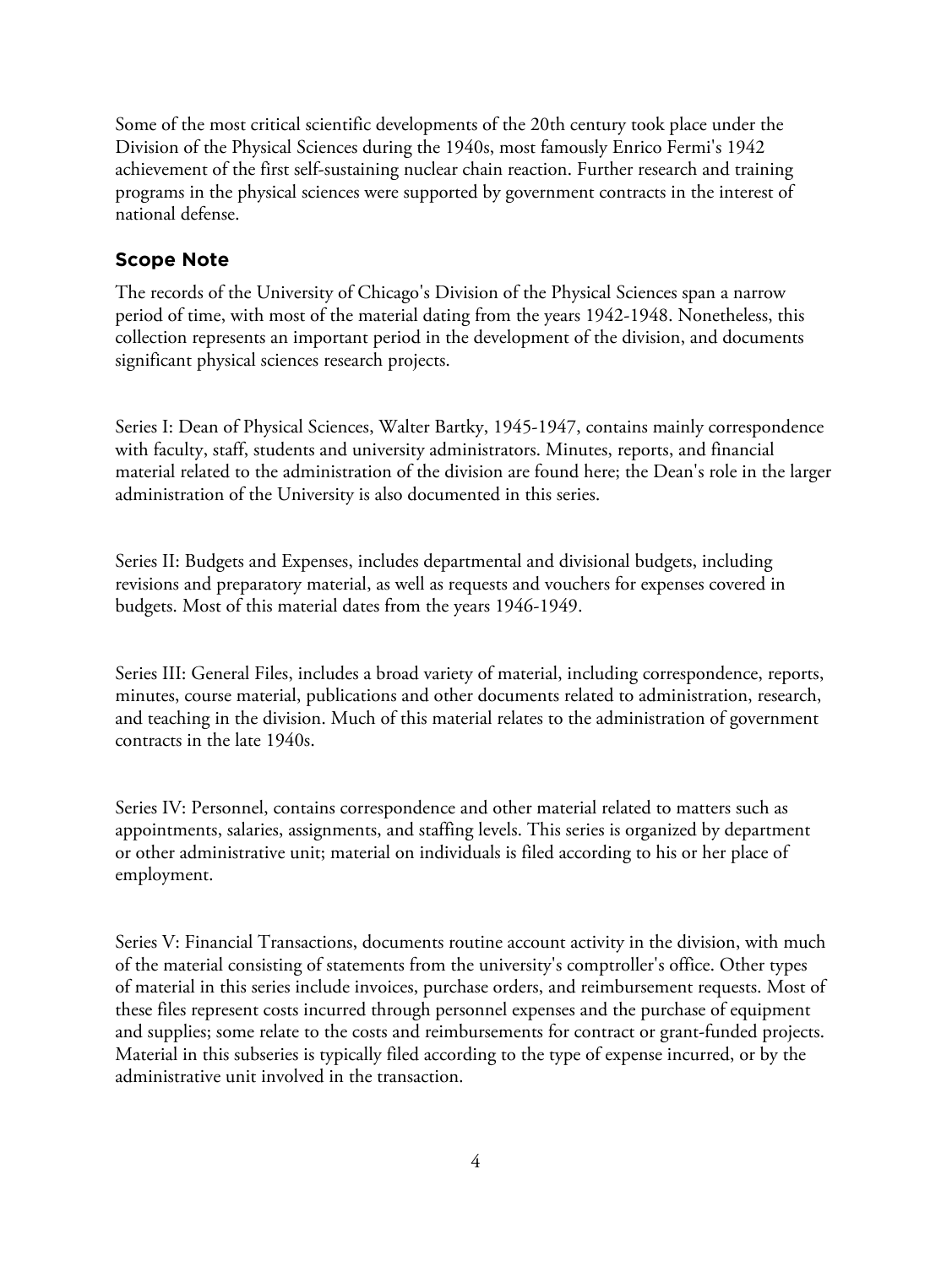Series VI: Diffraction Gratings Production, consists of a relatively small amount of material related to the production and sale of diffraction gratings for optical equipment, activities that involved the division's Optical Shop, and were overseen by the astrophysicist Henry Gordon Gale. This series includes material such as correspondence with buyers, financial records, specifications and test results.

Series VII: Mathematics Lecture Notes, consists mainly of notes from advanced mathematics lectures given at New York University in the 1940s.

Series VIII: Research Administration, contains financial records, correspondence, contracts, reports, and other material related to research conducted in the division during the 1940s. Much of this research was funded by agencies of the federal government in the interest of national defense.

Series IX: Dean of Physical Sciences, Walter Bartky, 1942-1945, consists of material similar to that found in Series I, dating from an earlier span of years.

Series X: Divisional Ledgers and Budgets, represents financial transactions and preparations at the divisional level, from the late 1930s to the mid-1940s.

## **Related Resources**

The following related resources are located in the Department of Special Collections:

http://www.lib.uchicago.edu/e/spcl/select.html

Bartky, Walter. Papers

University of Chicago. Department of Geology. Records

University of Chicago. Department of Geography. Records

University of Chicago. Deparment of Meteorology. Records

University of Chicago. Department of Physics. Records

## **Subject Headings**

- Bartky, Walter, 1901-
- University of Chicago. Division of the Physical Sciences
- Physical Sciences -- Research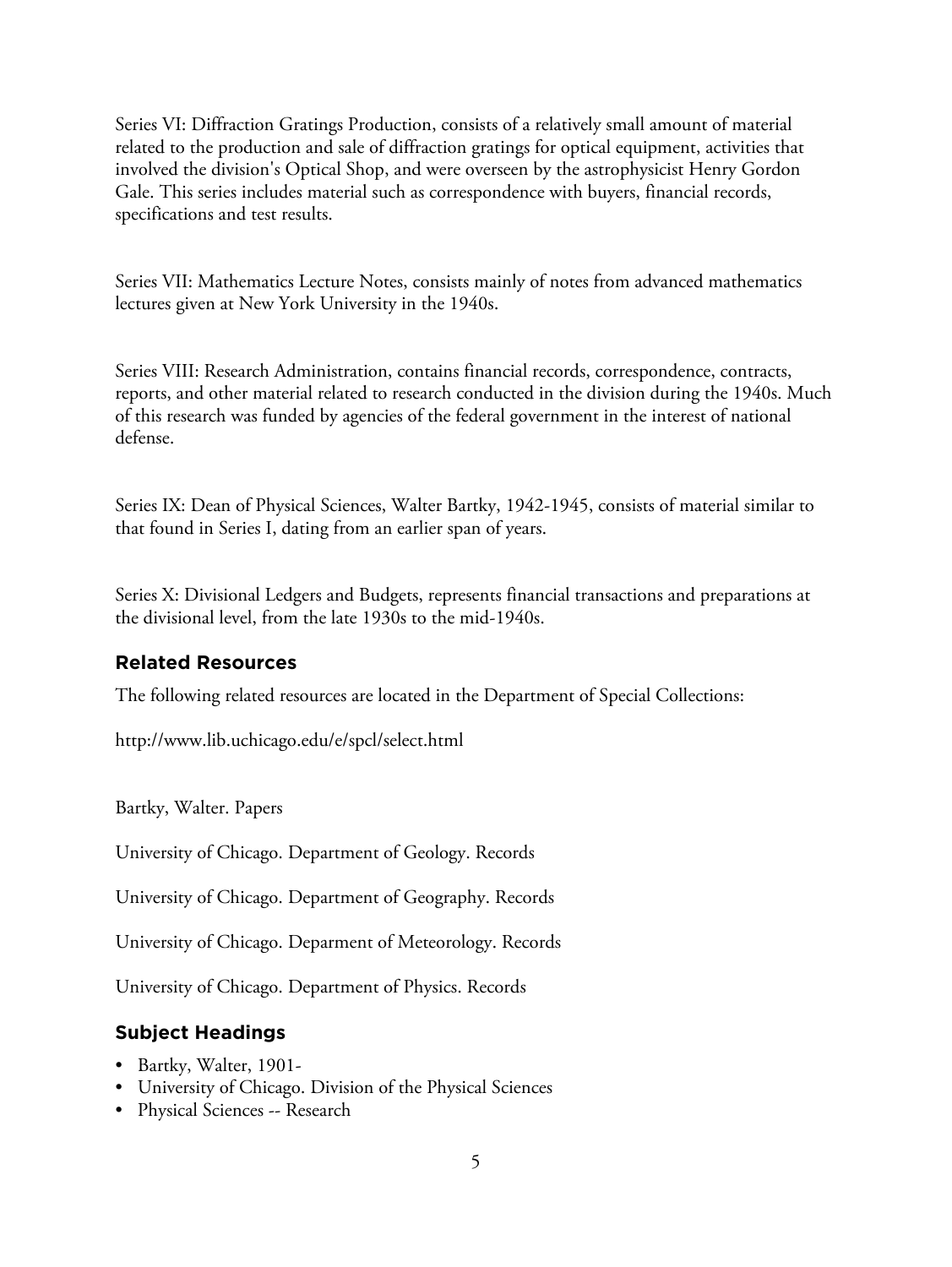## **INVENTORY**

## **Series I: Dean of Physical Sciences, Walter Bartky, 1945-1947**

**Box 1 Folder 1** A-, general **Box 1 Folder 2** Admissions Office **Box 1 Folder 3** Applications for faculty **Box 1 Folder 4** Associations and societies **Box 1 Folder 5** Astronomy personnel **Box 1 Folder 6** Atomic power **Box 1 Folder 7** Atomic Scientists of Chicago **Box 1 Folder 8** Astronomy Department **Box 1 Folder 9** Bartky, Walter **Box 1 Folder 10** B-, general **Box 1 Folder 11** Budget, 1946-1947 **Box 1 Folder 12** Budget revisions, 1946-1947 **Box 1 Folder 13** Business Office **Box 2 Folder 1** C-, general **Box 2**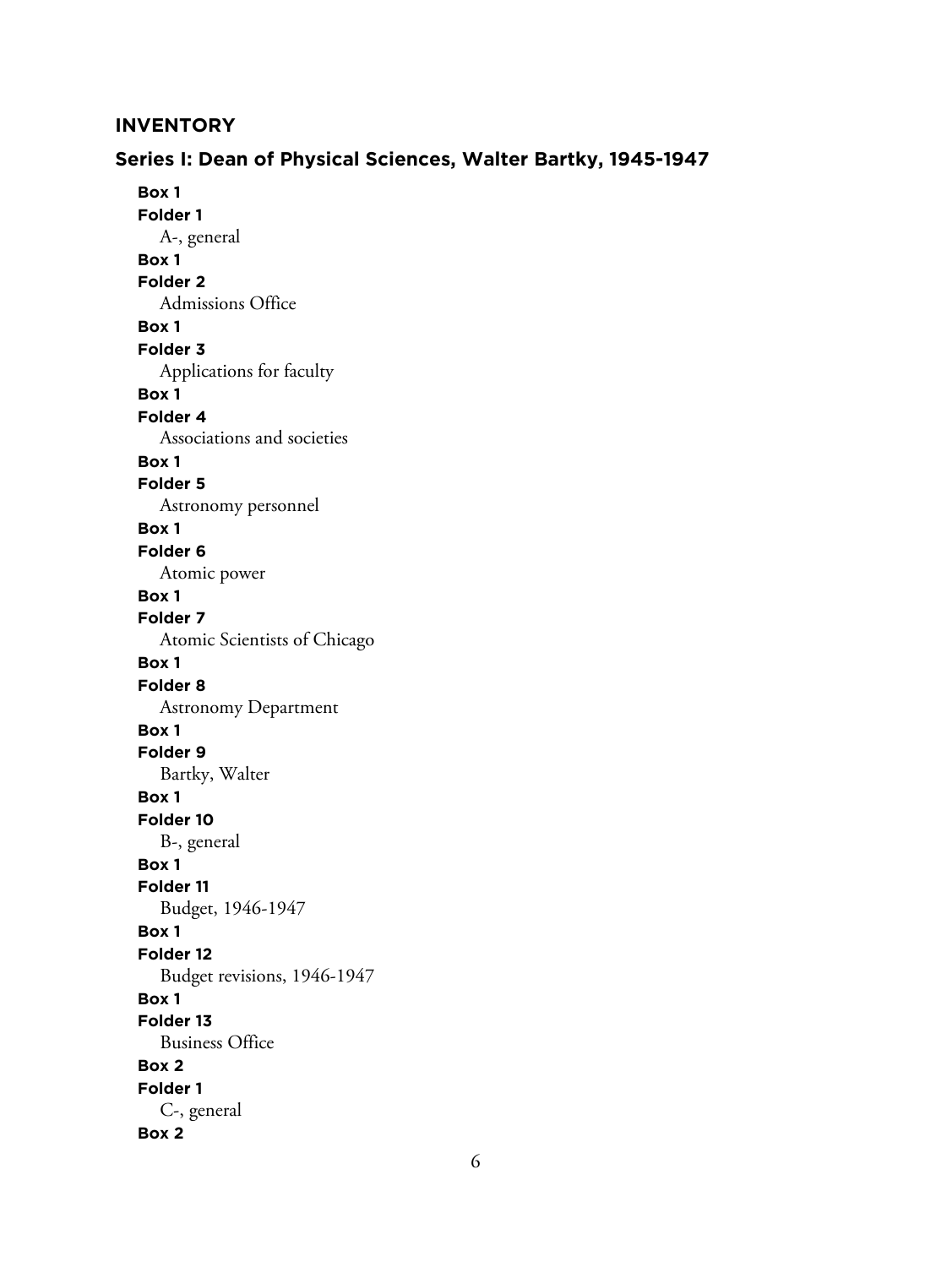**Folder 2** Chemistry Department **Box 2 Folder 3** Chemistry personnel **Box 2 Folder 4** Colwell, Ernest C., **Box 2 Folder 5** Chairman **Box 2 Folder 6** College **Box 2 Folder 7** Committee on Post-War Development **Box 2 Folder 8** Comptroller's Office **Box 2 Folder 9** Convocations **Box 2 Folder 10** D-, general **Box 2 Folder 11** E-, general **Box 2 Folder 12** Fellowships and scholarships **Box 2 Folder 13** F-, general **Box 2 Folder 14** Filbey, Emery T. **Box 2 Folder 15** G-, general **Box 2 Folder 16** Geography Department **Box 2 Folder 17**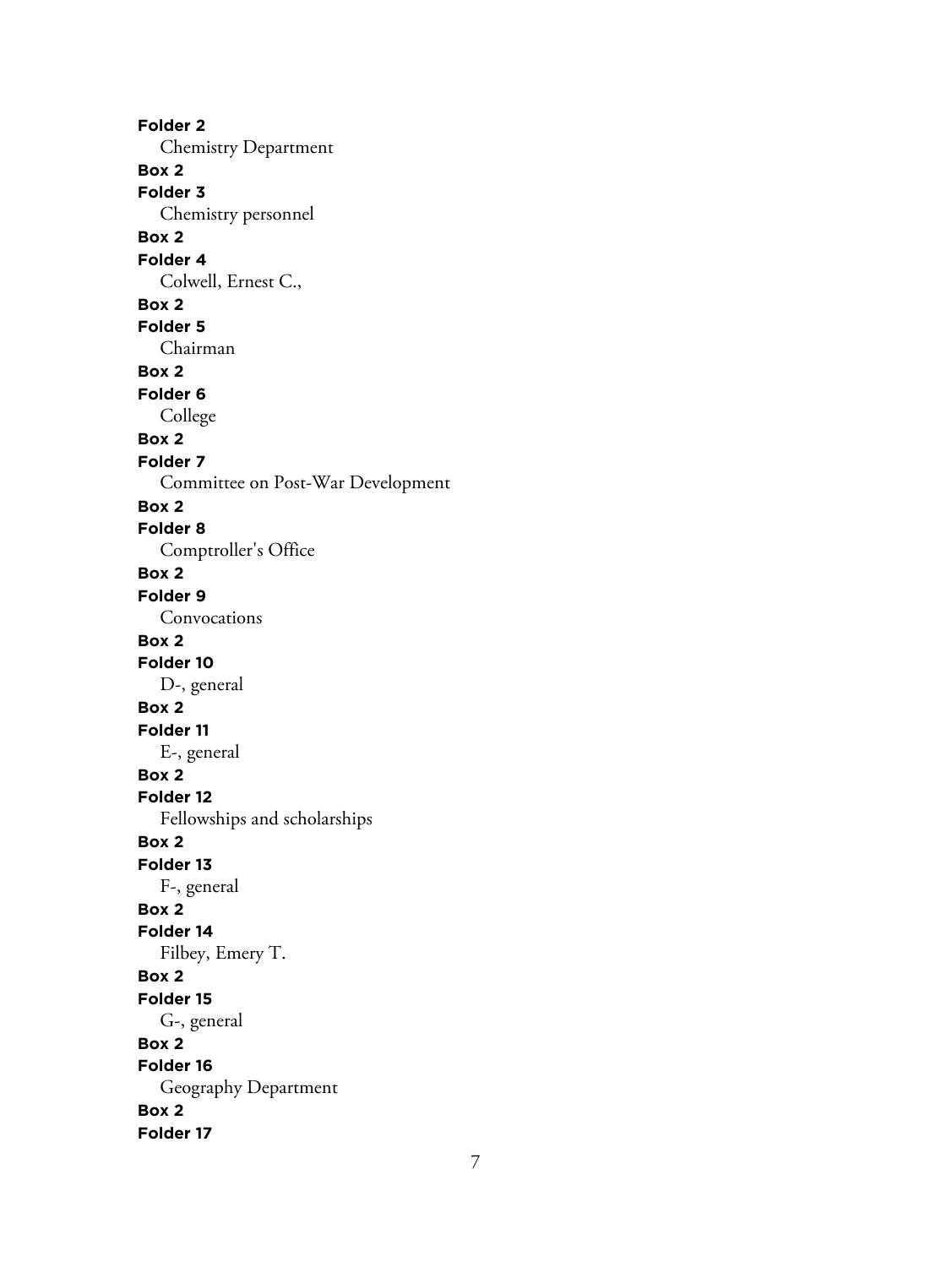Geology Department **Box 2 Folder 18** Greece **Box 3 Folder 1** Gustavson, Reuben G. **Box 3 Folder 2** H-, general **Box 3 Folder 3** Hutchins, Robert M. **Box 3 Folder 4** I-J-, general **Box 3 Folder 5** Institute for the Study of Metals, personnel **Box 3 Folder 6** Institute for Nuclear Studies, fellowship material **Box 3 Folder 7** Institutes, general **Box 3 Folder 8-9** Institute for Nuclear Studies **Box 4 Folder 1** Institute for Radiology and Biophysics **Box 4 Folder 2** K-, general **Box 4 Folder 3** Kimpton, Lawrence A. **Box 4 Folder 4** L-, general **Box 4 Folder 5** M-, general **Box 4 Folder 6** Mathematics Department, correspondence,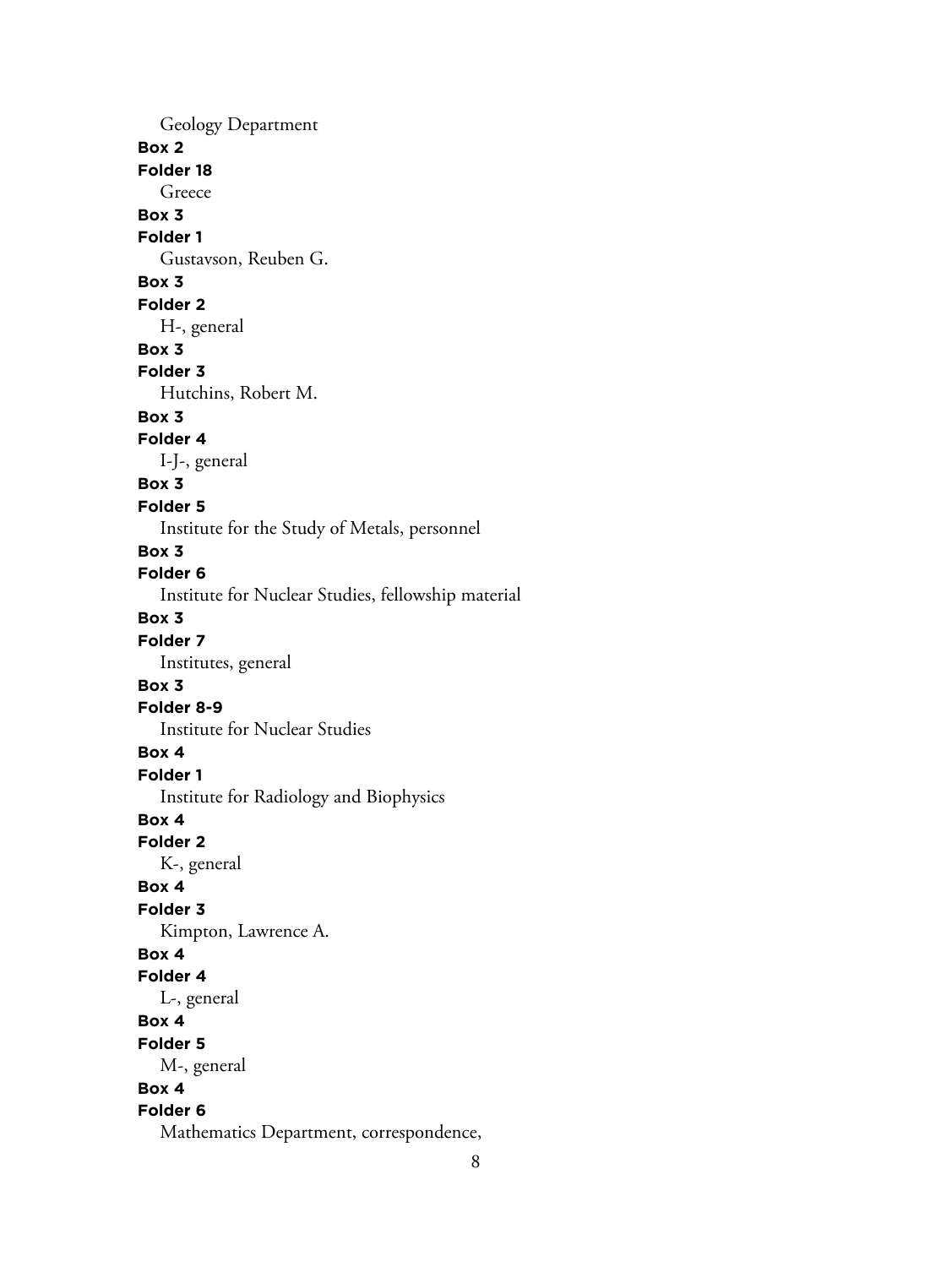**Box 4 Folder 7** Mathematics Department **Box 4 Folder 8** Miscellaneous **Box 4 Folder 9** Metallurgy **Box 4 Folder 10** Meteorology Department, budget **Box 4 Folder 11** Meteorology Department, personnel **Box 4 Folder 12** Meteorology Department, Puerto Rican branch **Box 4 Folder 13** N-, general **Box 4 Folder 14** National Research Council **Box 4 Folder 15** O-, general **Box 4 Folder 16** Office of Scientific Research and Development **Box 4 Folder 17** Physical Sciences **Box 5 Folder 1** Physics Department **Box 5 Folder 2** P-, general **Box 5 Folder 3** Physical Sciences administration, budget **Box 5 Folder 4** Preparation of teachers **Box 5**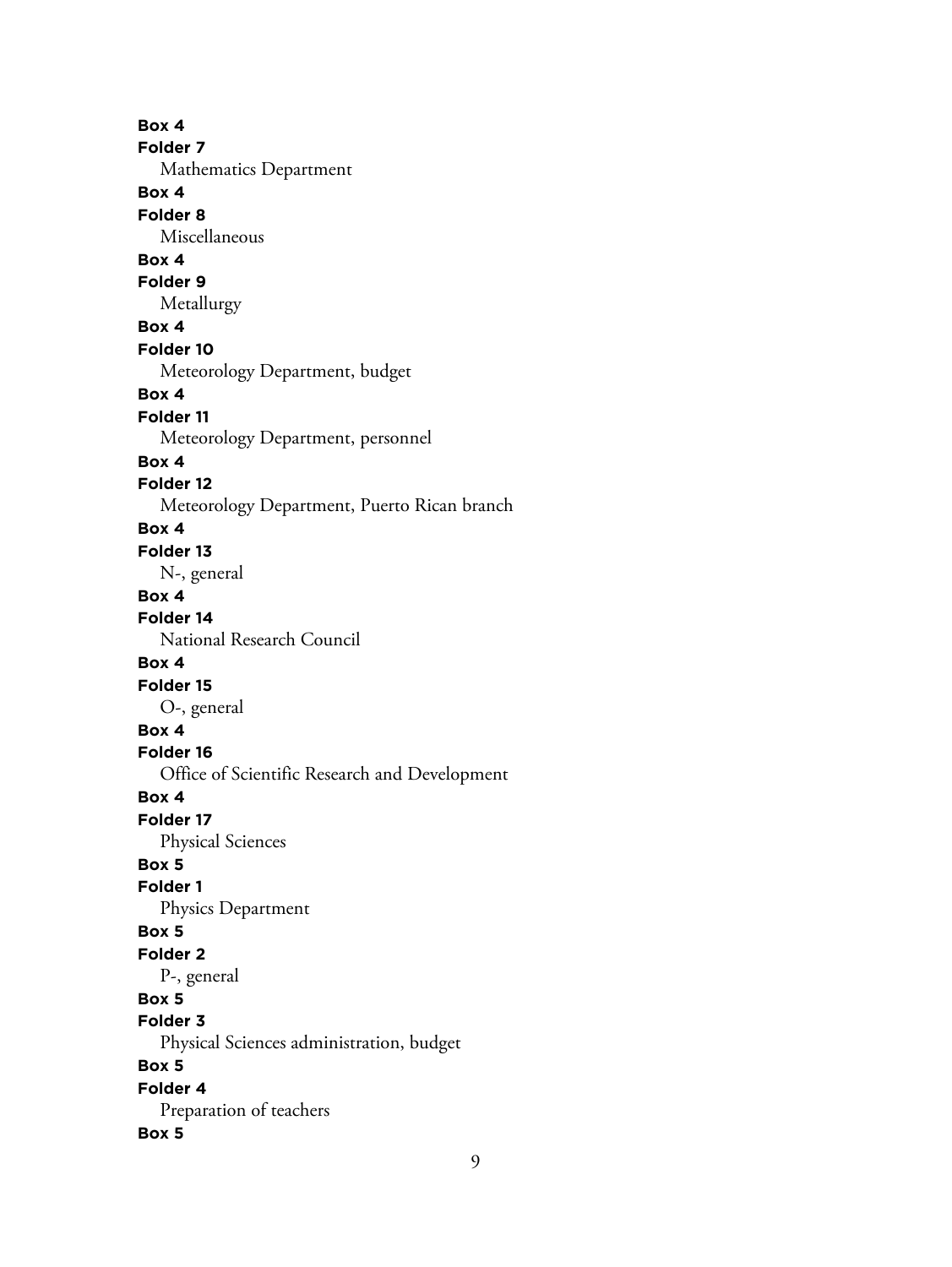**Folder 5** Press publications **Box 5 Folder 6** R-, general **Box 5 Folder 7** Receipts **Box 5 Folder 8** Registrar's Office **Box 5 Folder 9** Rockefeller Foundation **Box 5 Folder 10** S-, general **Box 5 Folder 11** Senate **Box 5 Folder 12 Statistics Box 5 Folder 13** Students, Dean of, Army contracts **Box 5 Folder 14-17** T-W-, general **Box 5 Folder 18** Weather Bureau research **Box 6 Folder 1** Registrar's Office, 1947-1949 **Box 6 Folder 2** University Senate, 1949-1950 **Box 6 Folder 3** University Senate, 1948-1949

# **Series II: Budgets and Expenses**

## **Box 7 Folder 1**

Budget, preparation, 1948-1949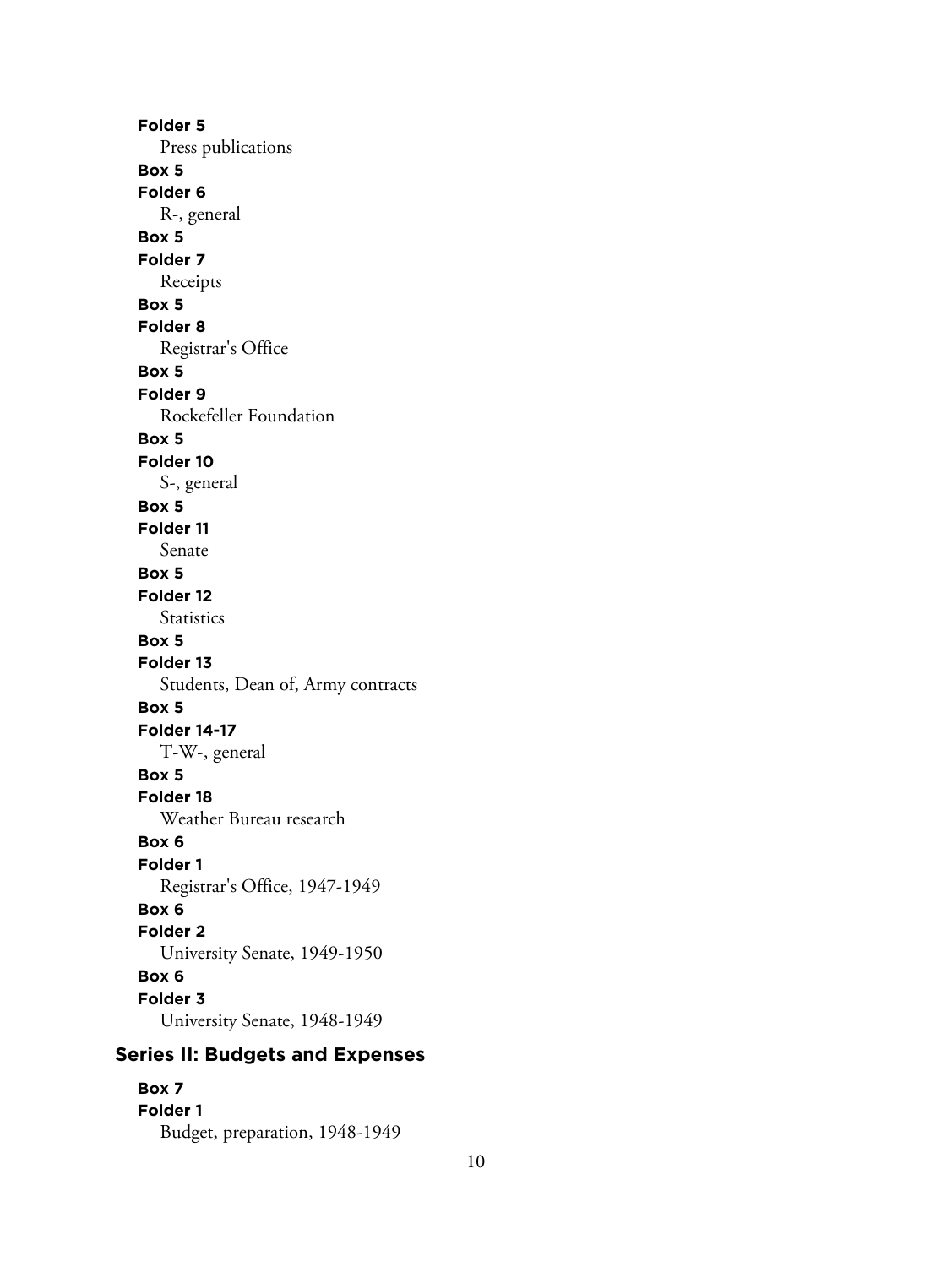**Box 7 Folder 2-3** Budget, tentative changes, 1948-1949 **Box 7 Folder 4** Budget, mid-year revision, 1948-1949 **Box 7 Folder 5** Budget, administration, 1948-1949 **Box 7 Folder 6** Budget, General Shop, 1948-1949 **Box 7 Folder 7** Budget, Glass Shop, 1948-1949 **Box 7 Folder 8** Budget, Receiving Department, 1948-1949 **Box 7 Folder 9** Budget, Astronomy Department, 1948-1949 **Box 7 Folder 10** Budget, Chemistry Department, 1948-1949 **Box 7 Folder 11** Budget, Geography, 1948-1949 **Box 7 Folder 12** Budget, Geology, 1948-1949 **Box 7 Folder 13** Budget, Mathematics, 1948-1949 **Box 7 Folder 14** Budget, Meteorology, 1948-1949 **Box 7 Folder 15** Budget, Physics, 1948-1949 **Box 7 Folder 16** Budget, Institute of Metals, 1948-1949 **Box 7 Folder 17** Budget, Institute of Nuclear Studies, 1948-1949 **Box 7**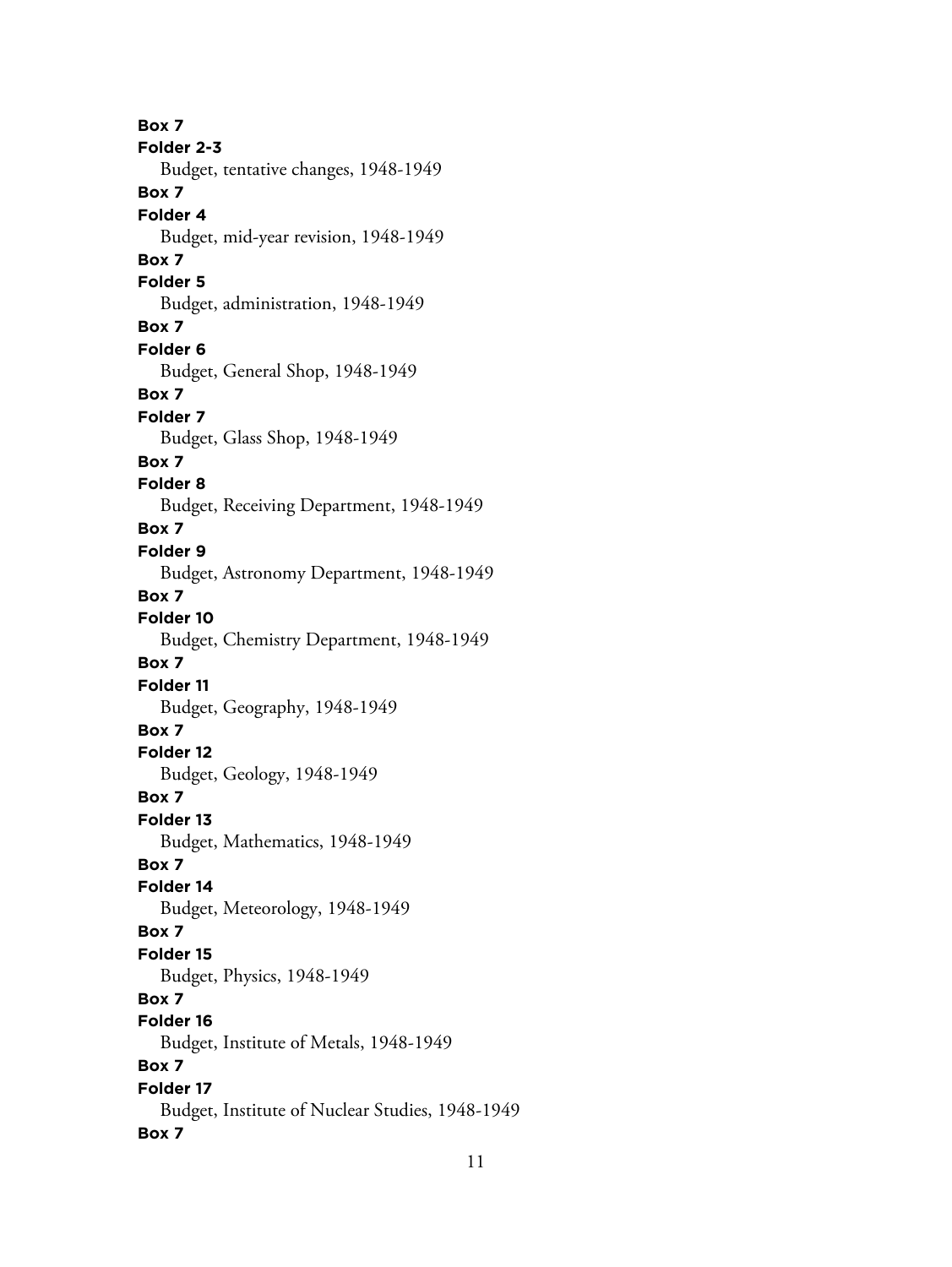**Folder 18**

Budget, Dean Walter Bartky, university travel, 1948-1949

**Box 7**

**Folder 19**

Budget, Dean Walter Bartky university entertainment, 1948-1949

#### **Box 7**

#### **Folder 20**

Travel expenses, Mrs. Walter Bartky

#### **Box 7**

**Folder 21**

Entertainment expenses, Dean Walter Bartky

#### **Box 7**

**Folder 22**

Expenses, lecturers

## **Box 7**

#### **Folder 23**

Travel expenses, Dean Walter Bartky

#### **Box 7**

#### **Folder 24**

Expenses, Evaluation of Guidance System Research

#### **Box 8**

#### **Folder 1-2**

Special expenses, Evaluation of Guidance System Research, Dean Walter Bartky

#### **Box 8**

#### **Folder 3**

Travel expenses, Dean Walter Bartky

#### **Box 8**

## **Folder 4**

Entertainment expenses, Dean Walter Bartky

## **Box 8**

#### **Folder 5**

Travel expenses, Dean Walter Bartky

#### **Box 8**

## **Folder 6**

Entertainment expenses, Mrs. Walter Bartky

#### **Box 8**

#### **Folder 7**

Travel expenses, Charles A. Lindbergh

#### **Box 8**

#### **Folder 8**

Travel expenses, Dean Walter Bartky

#### **Box 8**

# **Folder 9**

Entertainment expenses, Dean Walter Bartky

# **Box 8**

#### **Folder 10**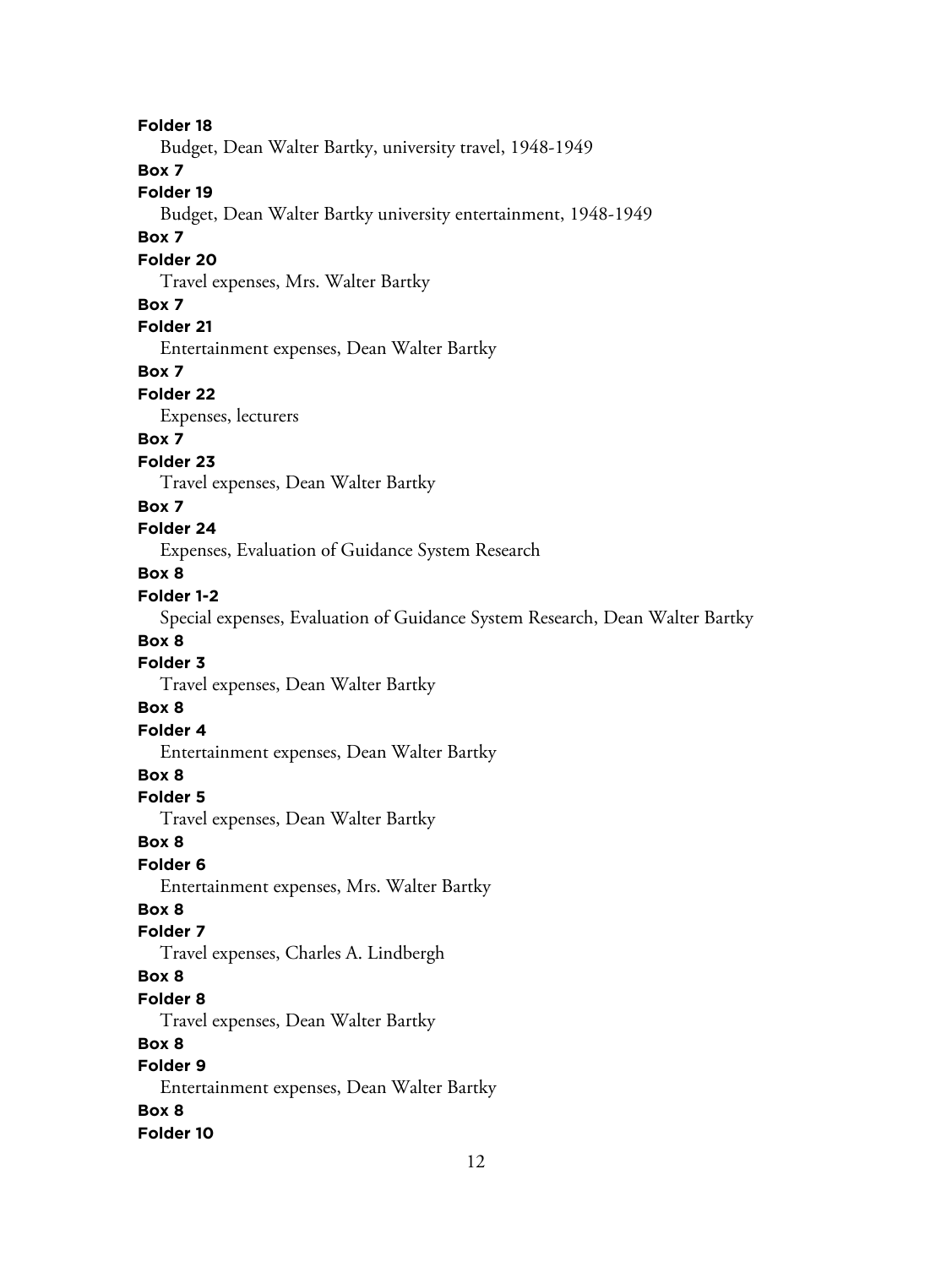Expenses, ordinance research, Dean Walter Bartky **Box 8 Folder 11** Salary expenses, Evaluation of Guidance System Research **Box 8 Folder 12** Travel expenses, Evaluation of Guidance System Research **Box 8 Folder 13** Expenses, Evaluation of Guidance System Research **Box 8 Folder 14** Budget, revisions, 1947-1948 **Box 8 Folder 15** University, confidential reports, 1948-1949 **Box 8 Folder 16** University, confidential reports, 1946-1948 **Box 8 Folder 17** Index, Divisional and general correspondence, 1945-1946, and budget, 1947-1948 **Box 8 Folder 18** Budget, proposed, 1947-1948 **Box 8 Folder 19** Budget, preparation, 1947-1948 **Box 9 Folder 1** Budget, revision, 1946 **Box 9 Folder 2** Budget, revision, administration, 1947-1948 **Box 9 Folder 3** Budget, revision, Astronomy and Astrophysics Department, 1947-1948 **Box 9 Folder 4** Budget, revision, Chemistry, 1947-1948 **Box 9 Folder 5** Budget, revision, Fels Fund, 1947-1948 **Box 9 Folder 6** Budget, revision, Geography, 1947-1948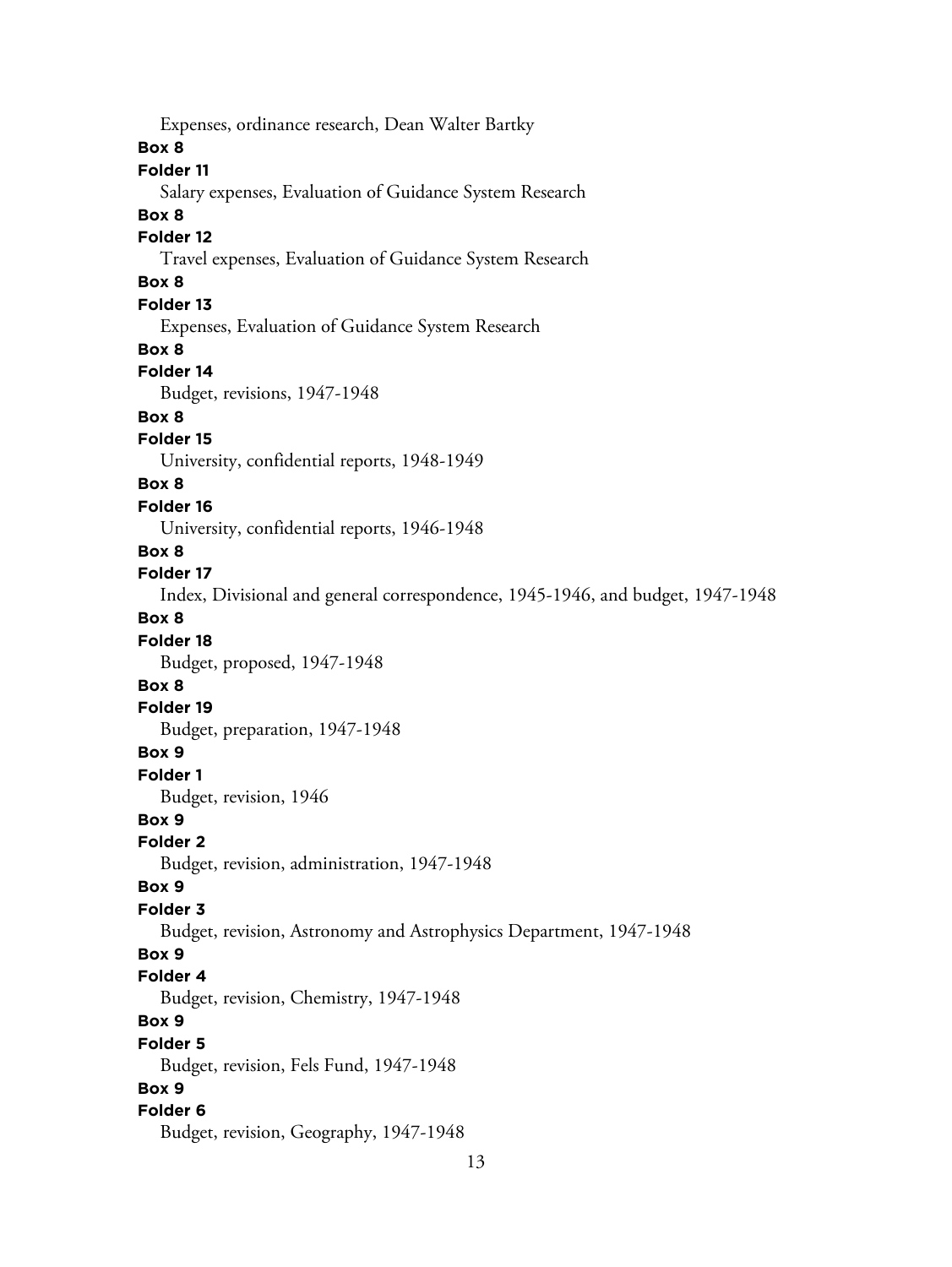**Box 9 Folder 7** Budget, revision, Geology, 1947-1948 **Box 9 Folder 8** Budget, revision, Mathematics, 1947-1948 **Box 9 Folder 9** Budget, revision, Meteorology, 1947-1948 **Box 9 Folder 10** Budget, revision, Physics, 1947-1948 **Box 9 Folder 11** Budget, revision, Institute for the Study of Metals, 1947-1948 **Box 9 Folder 12** Budget, revision, Institute for Nuclear Studies, 1947-1948 **Box 9 Folder 13** Budget, duplicate budget recommendations, 1947-1948 **Box 9 Folder 14** Budget, revision, 1947-1948 **Box 9 Folder 15** Budget, mid-year revision, 1947-1948 **Series III: General Files Box 9 Folder 16** Admissions quotas **Box 9 Folder 17** Army-Navy Reserve **Box 9 Folder 18** Argonne National Laboratory **Box 9 Folder 19** Convocations **Box 9 Folder 20** Faculty salary adjustment **Box 10 Folder 1**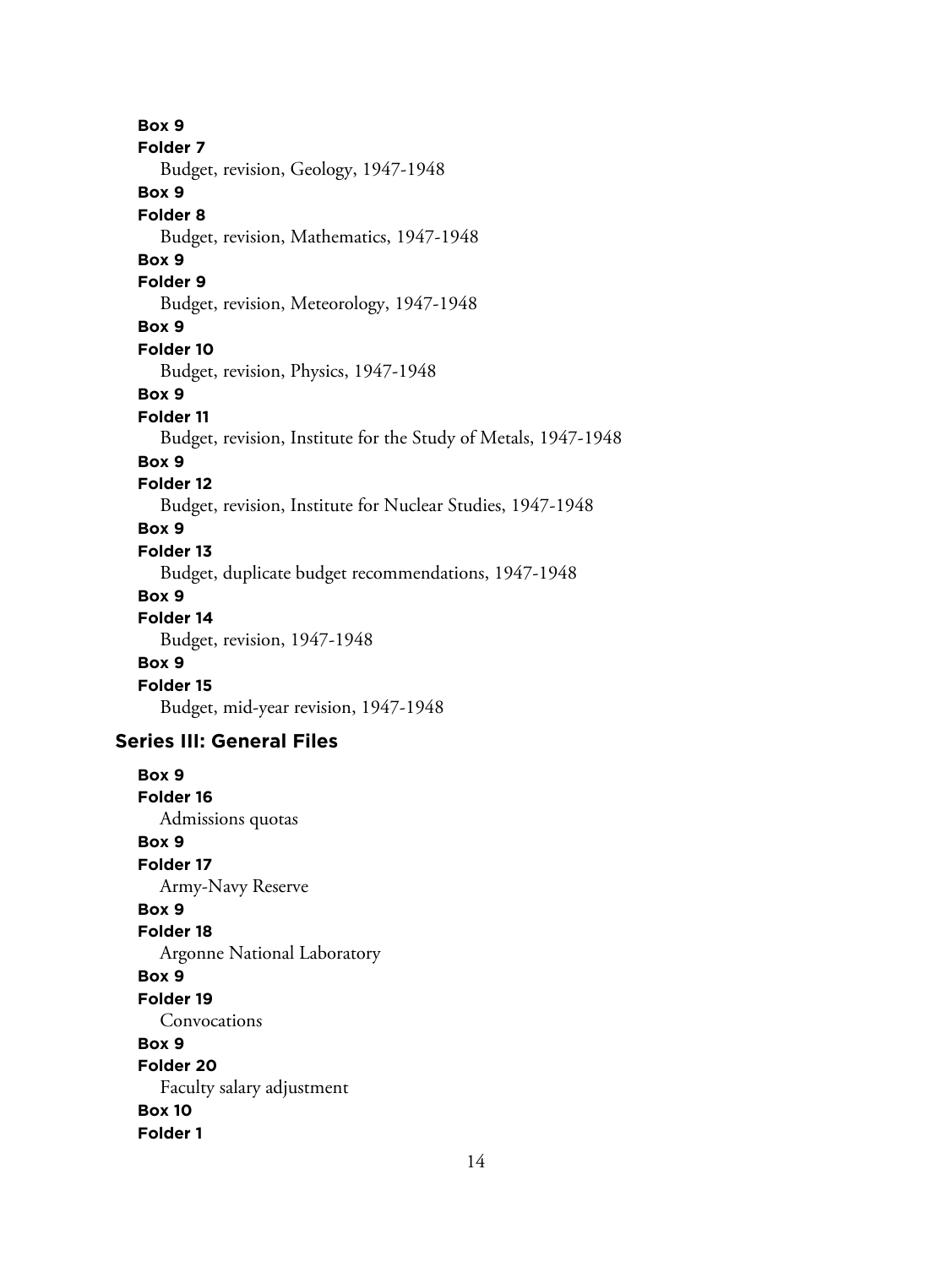Fellowships **Box 10 Folder 2** Food Research Institute **Box 10 Folder 3** Foreign scientists **Box 10 Folder 4** Government contracts, indirect or overhead expenses, 1945-1946 **Box 10 Folder 5** Institute **Box 10 Folder 6** Institute report **Box 10 Folder 7** National Bureau of Standards **Box 10 Folder 8** Naval research **Box 10 Folder 9** Non-academic salary review, 1946-1947 **Box 10 Folder 10** Office of Scientific Research and Development **Box 10 Folder 11** Physical Sciences Division, party, 1946 **Box 10 Folder 12** Press, publications **Box 10 Folder 13** Press and public relations **Box 10 Folder 14** Projects submitted to Mr. Peterson, Manhattan district, 1947-1948 **Box 10 Folder 15** Official publications **Box 10 Folder 16** Restricted expendable funds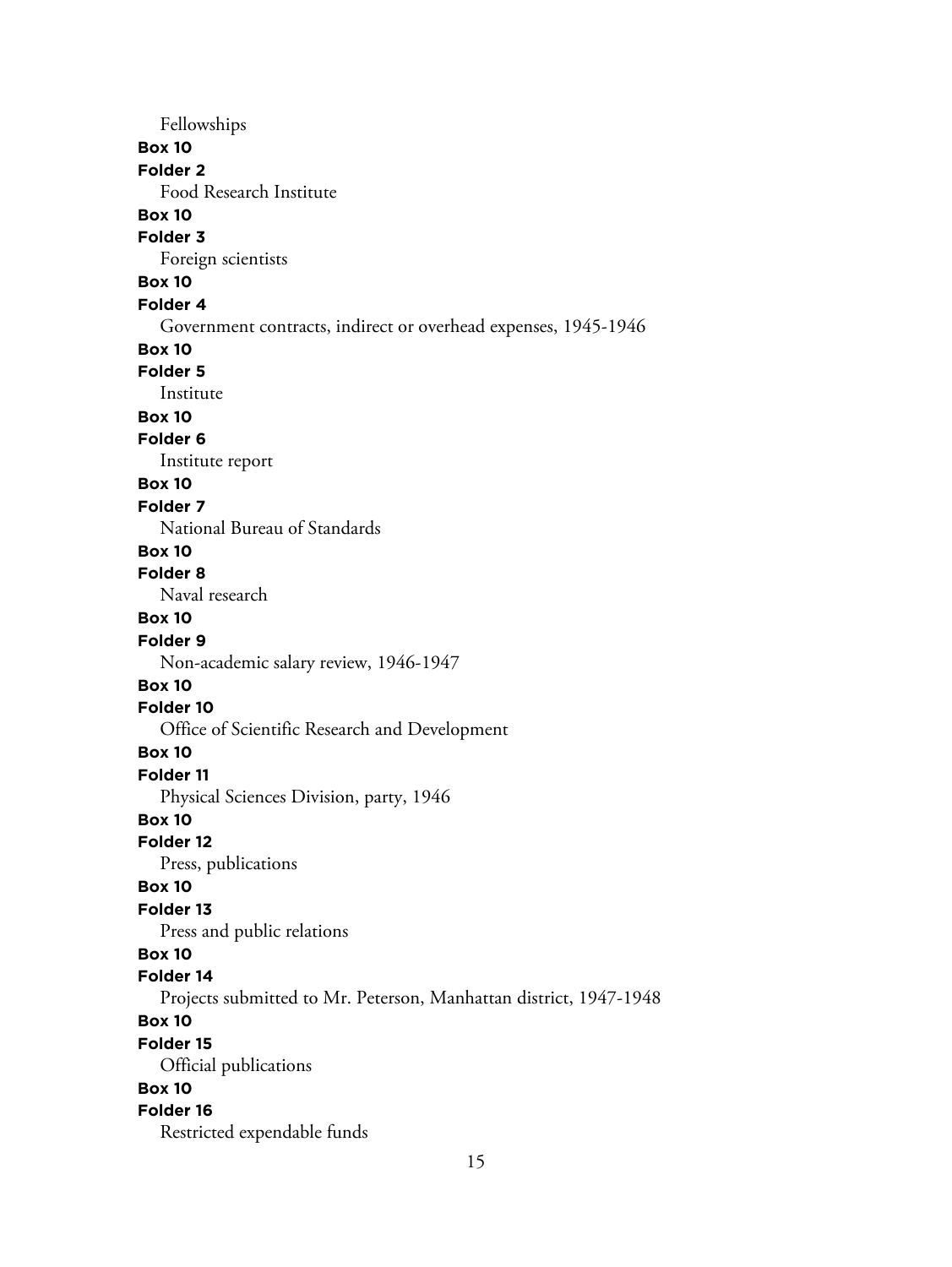**Box 10 Folder 17** Service employees wage rates **Box 10 Folder 18** Special training projects **Box 10 Folder 19** Statute 13, instructors, assistant professors **Box 10 Folder 20** Dean of Students **Box 10 Folder 21** Summer quarter **Box 10 Folder 22** Szilard, Leo **Box 10 Folder 23** Test administration **Box 10 Folder 24** Texts **Box 10 Folder 25** Vocational Guidance and Placement, Dean of Students **Box 11 Folder 1** University College **Box 11 Folder 2** Veterans regulations **Box 11 Folder 3** Wage and hour adjustments **Box 11 Folder 4** Physical Sciences 3, course materials, ca. 1946 **Box 11 Folder 5** Ditto masters, ca. 1948-1949 **Series IV: Personnel Box 11**

**Folder 6**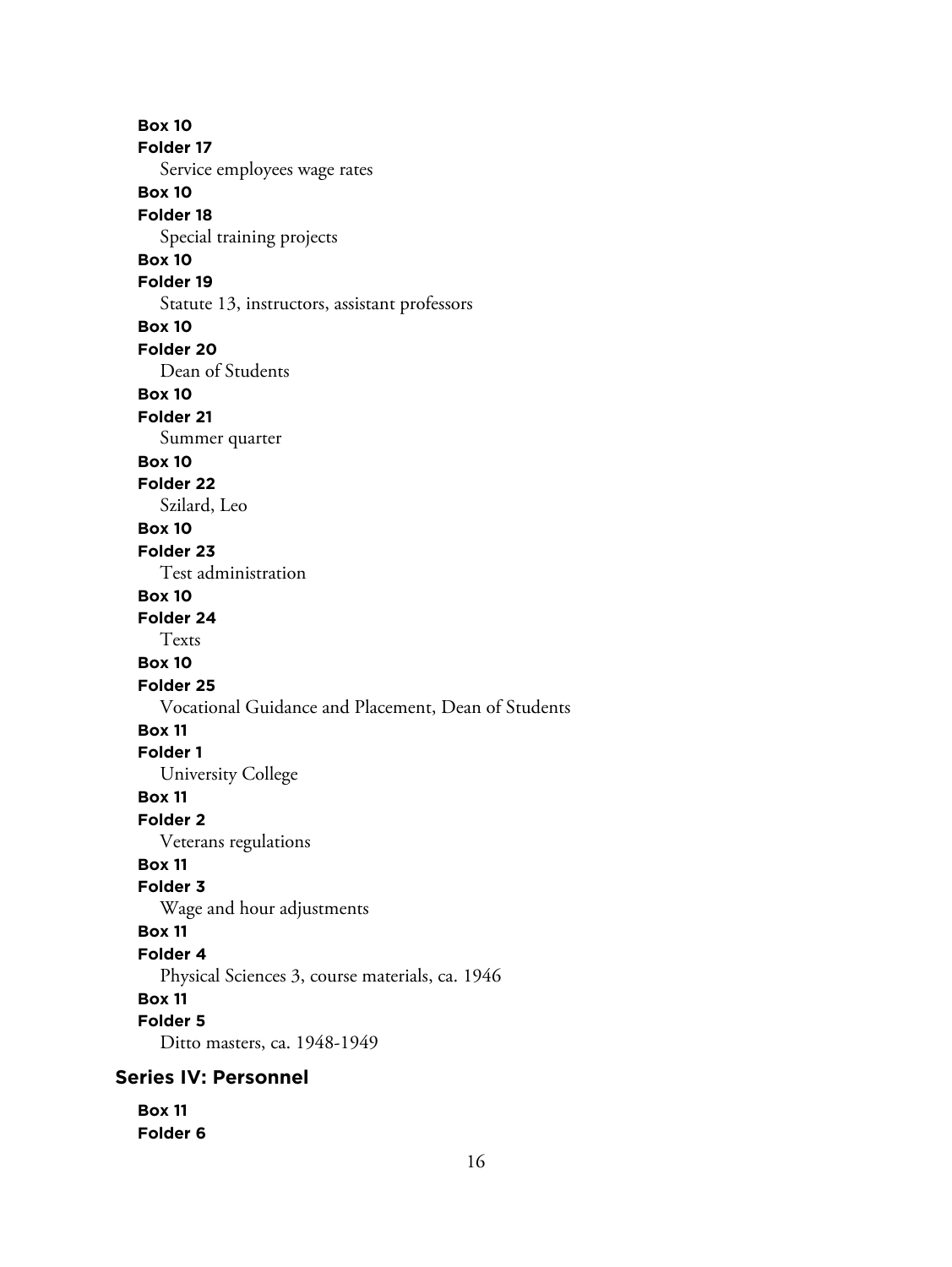Astronomy Department, Janssen, Edith **Box 11 Folder 7** Astronomy Department **Box 11 Folder 8** Astronomy Department, Thornton L. Page **Box 11 Folder 9** Chemistry Department **Box 11 Folder 10** Chemistry Department, Fels Fund **Box 11 Folder 11** Geology Department **Box 11 Folder 12** Geography Department **Box 11 Folder 13** Institute of Metals **Box 11 Folder 14** Institute of Nuclear Studies **Box 11 Folder 15** Mathematics conference **Box 11 Folder 16** Math Statistics, Institute of **Box 11 Folder 17** Meteorology Department **Box 11 Folder 18** Metallurgical Laboratory **Box 12 Folder 1** Physics Department **Box 12 Folder 2** Physics Department, cosmic ray research

## **Series V: Financial Transactions**

**Box 12**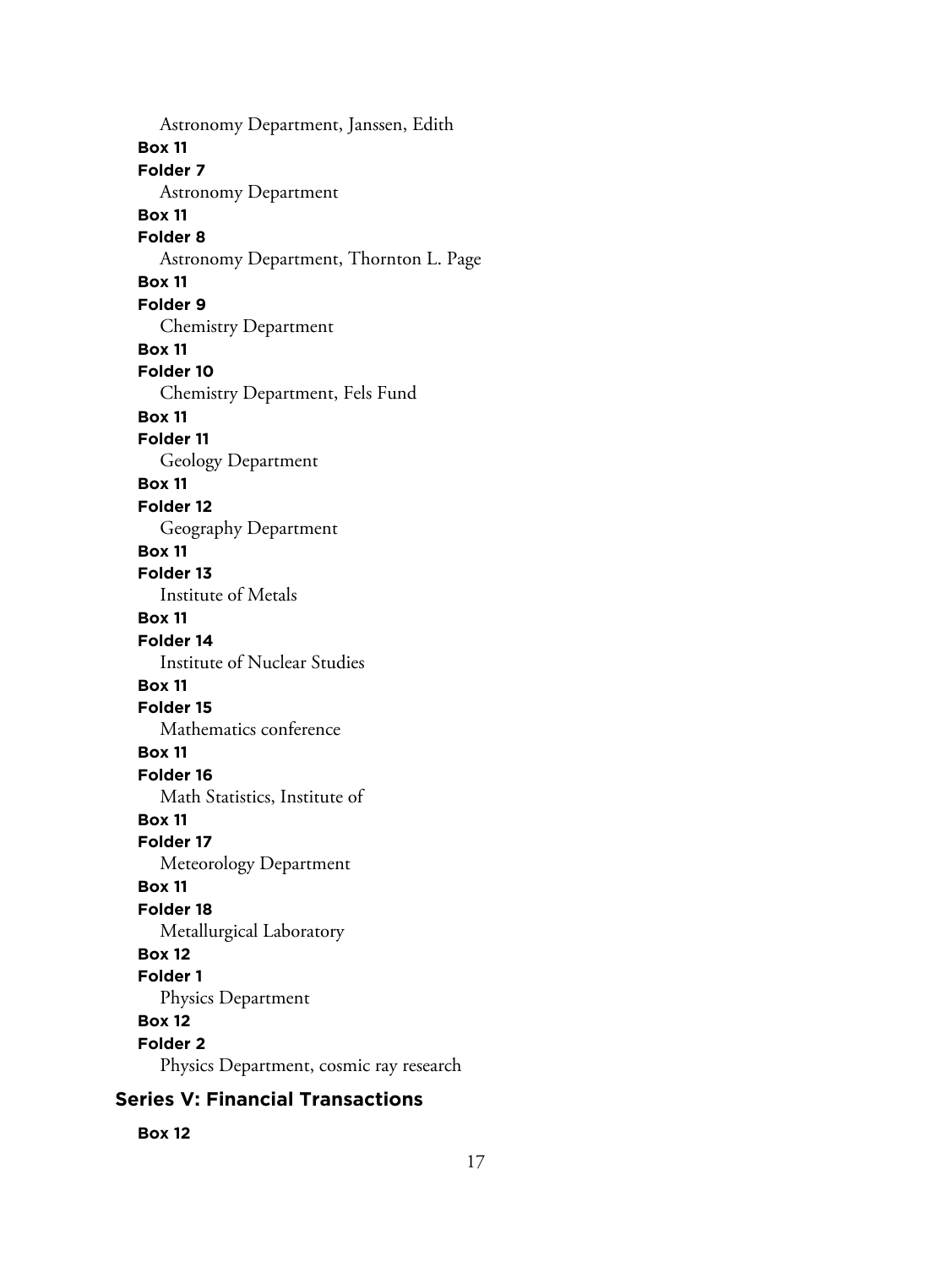**Folder 3** Administration, divisional accounts, miscellaneous accounts, binder **Box 12 Folder 4** Government accounts, binder **Box 12 Folder 5** Glass Shop **Box 12 Folder 6** Appropriation transfers **Box 13 Folder 1** War surplus equipment **Box 13 Folder 2** Administration salaries **Box 13 Folder 3** Time sheets, administration, **Box 13 Folder 4** Administration, equipment and expenses **Box 13 Folder 5** Buildings and Grounds **Box 13 Folder 6** Delivery tickets **Box 13 Folder 7** Bookstore **Box 13 Folder 8** Bursar **Box 13 Folder 9** Comptroller **Box 13 Folder 10** Committee for Development of Statistics **Box 13 Folder 11** Physical Sciences Division **Box 13 Folder 12**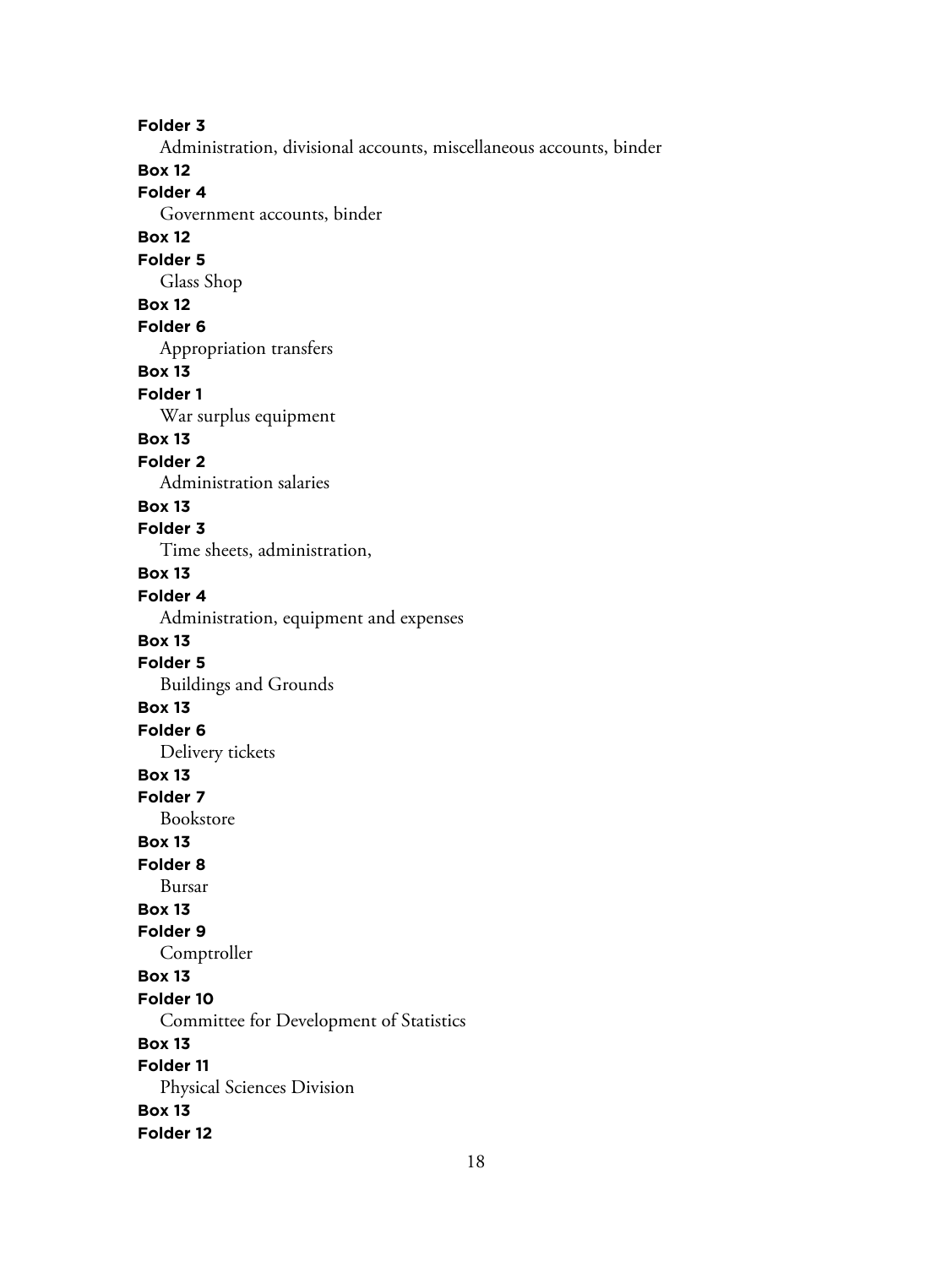Press and printing **Box 13 Folder 13** Special expenses, Physics Department **Box 13 Folder 14** Special expenses, Chemistry Department **Box 13 Folder 15** Special expenses **Box 13 Folder 16** Contracts, non-reimbursed expenses **Box 13 Folder 17** Administration and instruction **Box 13 Folder 18** War surplus equipment, **Box 13 Folder 19** War surplus equipment, transportation and cartage **Box 13 Folder 20** High-altitude laboratory **Box 14 Folder 1** Monthly service reports **Box 14 Folder 2** Glass Shop, breakdown listing, **Box 14 Folder 3** Glass Shop, salaries, **Box 14 Folder 4** Glass Shop, time sheets, **Box 14 Folder 5** Glass Shop, equipment and expenses **Box 14 Folder 6** Glass Shop, Buildings and Grounds **Box 14 Folder 7** Glass Shop, Bookstore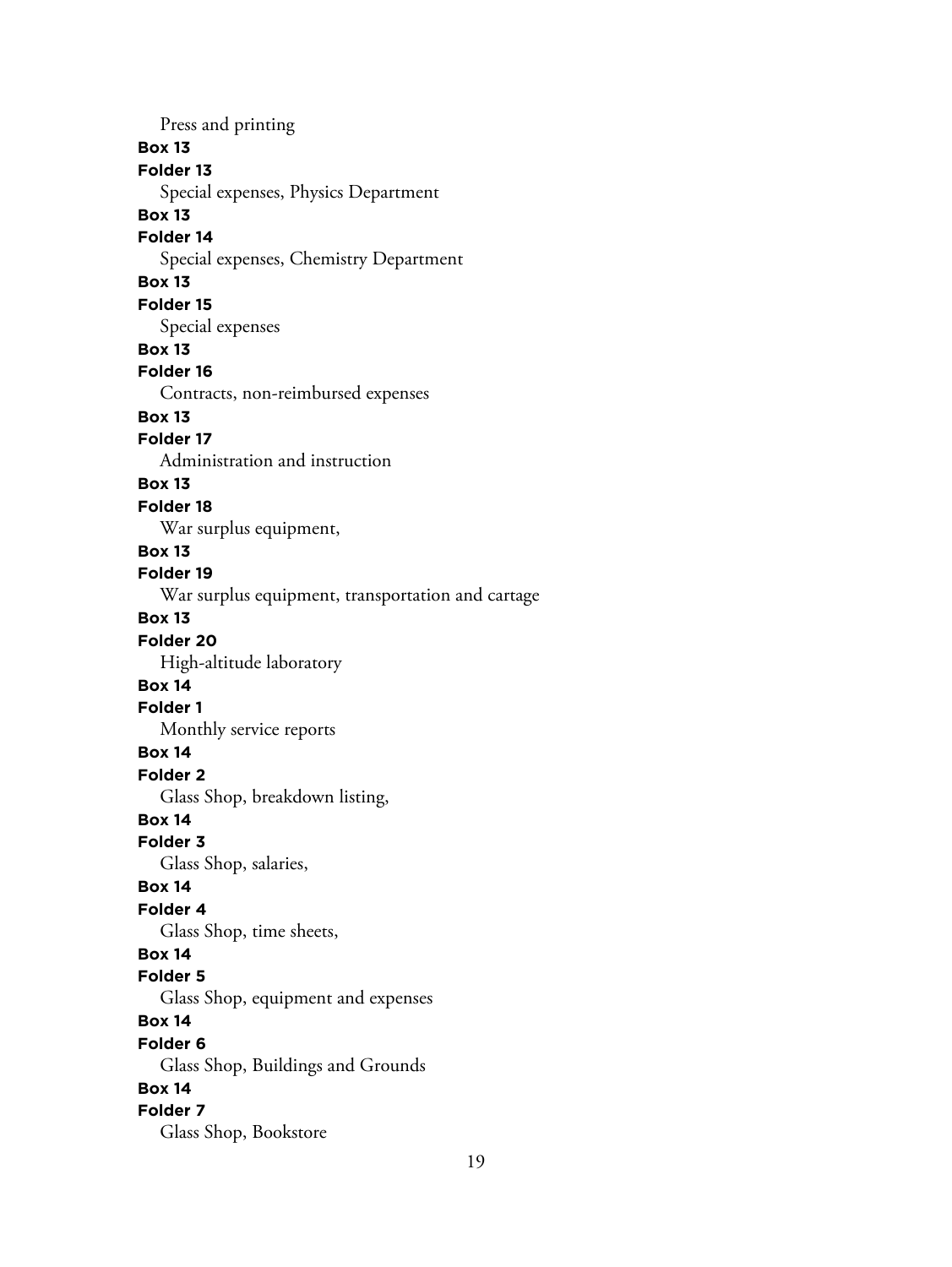**Box 14 Folder 8** Glass Shop, General Stores **Box 14 Folder 9** Glass Shop, Laboratory Supply Store **Box 14 Folder 10** Glass Shop, Press **Box 14 Folder 11** Glass Shop, Institute for Nuclear Studies **Box 14 Folder 12** Glass Shop, equipment and expenses **Box 14 Folder 13** Central Shop **Box 14 Folder 14** Institute of Nuclear Studies, instruction **Box 14 Folder 15** Insitute of Nuclear Studies, service **Box 14 Folder 16** Institute of Nuclear Studies **Box 14 Folder 17** Institute of Nuclear Studies, assistants **Box 14 Folder 18** Institute of Metals, instruction **Box 14 Folder 19** Institute of Metals, service **Box 14 Folder 20** Institute of Metals, equipment and expenses **Box 14 Folder 21** Institute of Metals, professional staff salaries **Box 14 Folder 22** Institute of Metals, assistants **Box 14**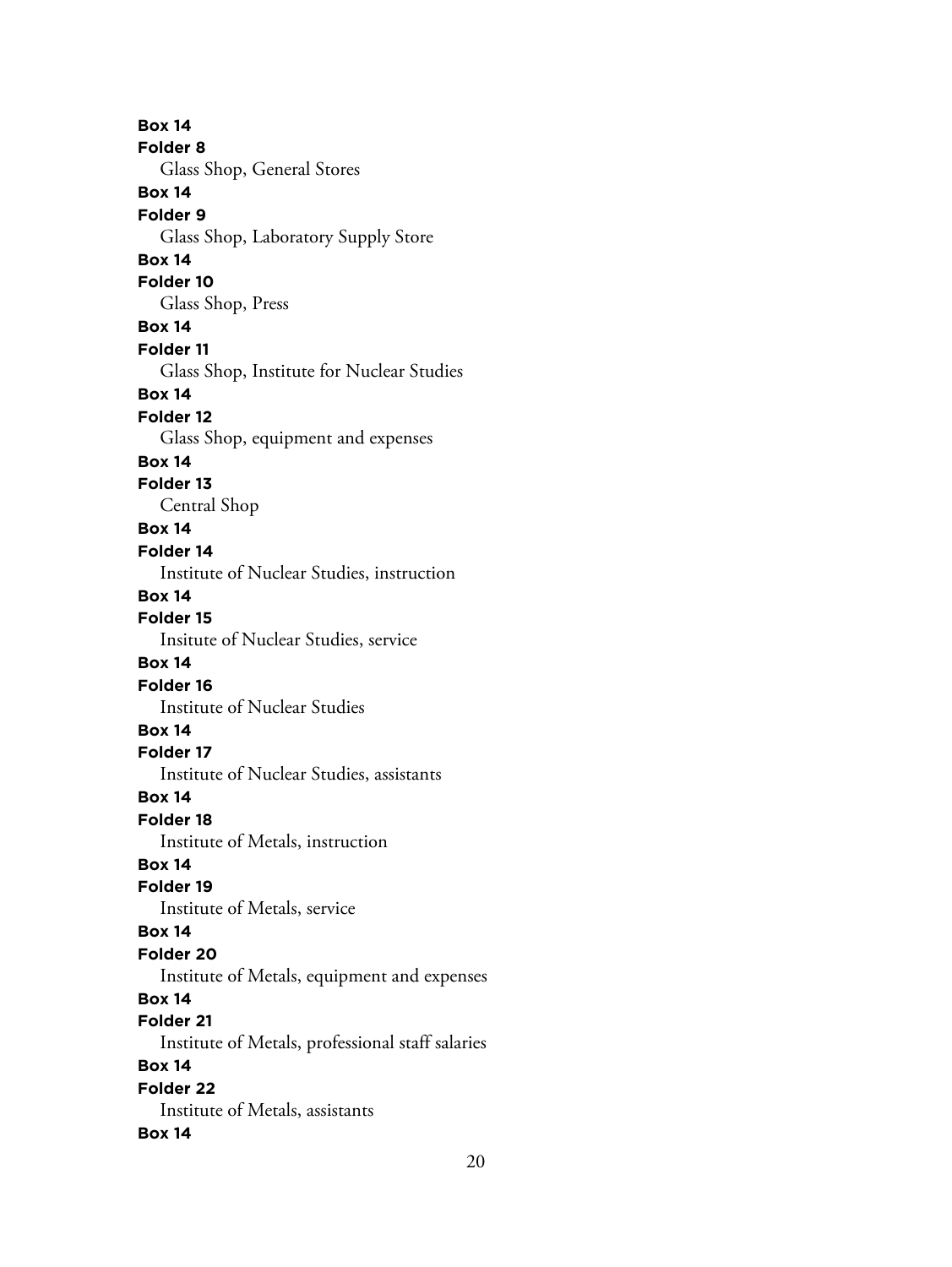**Folder 23** Meteorology Department, instruction **Box 14 Folder 24** Meteorology Department, service **Box 14 Folder 25** Meteorology Department, equipment and expenses **Box 14 Folder 26** Meteorology Department, publications **Box 14 Folder 27** Astronomy Department, instruction **Box 14 Folder 28** Astronomy Department, Yerkes Observatory, service **Box 14 Folder 29** Astronomy Department, Yerkes Observatory, equipment and expenses **Box 14 Folder 30** Astronomy Department, Texas, service **Box 15 Folder 1** Astronomy Department, equipment and expenses **Box 15 Folder 2** Astronomy Department, publications **Box 15 Folder 3** Astronomy Department, Yerkes Observatory, Optical Shop **Box 15 Folder 4** Chemistry Department, instruction **Box 15 Folder 5** Chemistry Department, assistants **Box 15 Folder 6** Chemistry Department, service **Box 15 Folder 7** Chemistry Department, equipment and expenses **Box 15 Folder 8**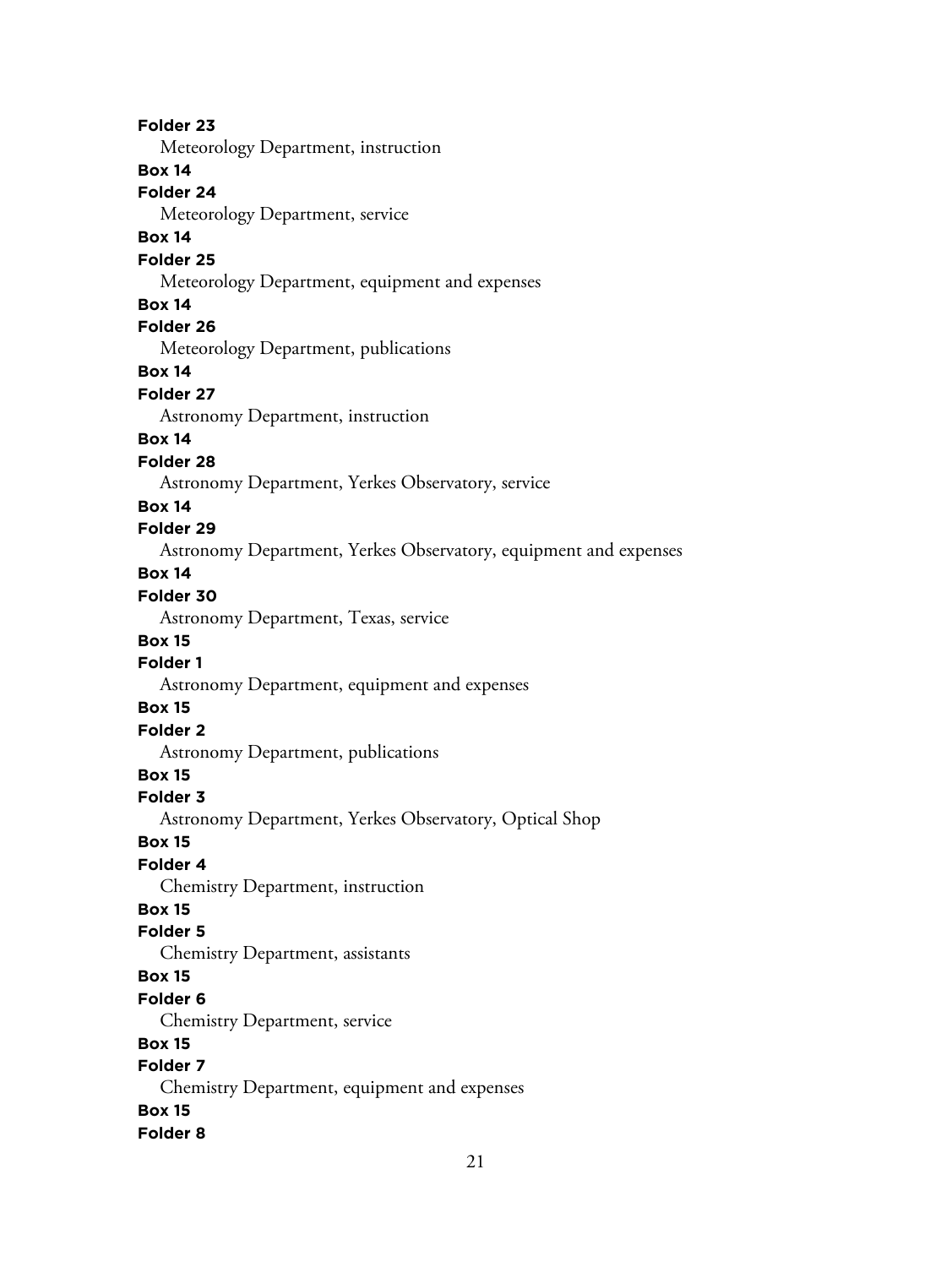**Box 15 Folder 9** Geology and Paleontology Department, service **Box 15 Folder 10** Geology and Paleontology Department, equipment and expenses **Box 15 Folder 11** Walker Museum **Box 15 Folder 12** Mathematics Department, instruction **Box 15 Folder 13** Mathematics Department, assistants **Box 15 Folder 14** Mathematics Department, service **Box 15 Folder 15** Mathematics Department, equipment and expenses **Box 15 Folder 16** Physics Department, instruction **Box 15 Folder 17** Physics Department, assistants **Box 15 Folder 18** Physics Department, service **Box 15 Folder 19** Physics Department, equipment and expenses **Box 15 Folder 20** Betatron **Box 15 Folder 21** Am-At-, general • American Institute of Physics • American Philosophical Society • Atomic research **Box 15**

Geology and Paleontology Department, instruction

#### **Folder 22**

Business Problems Bureau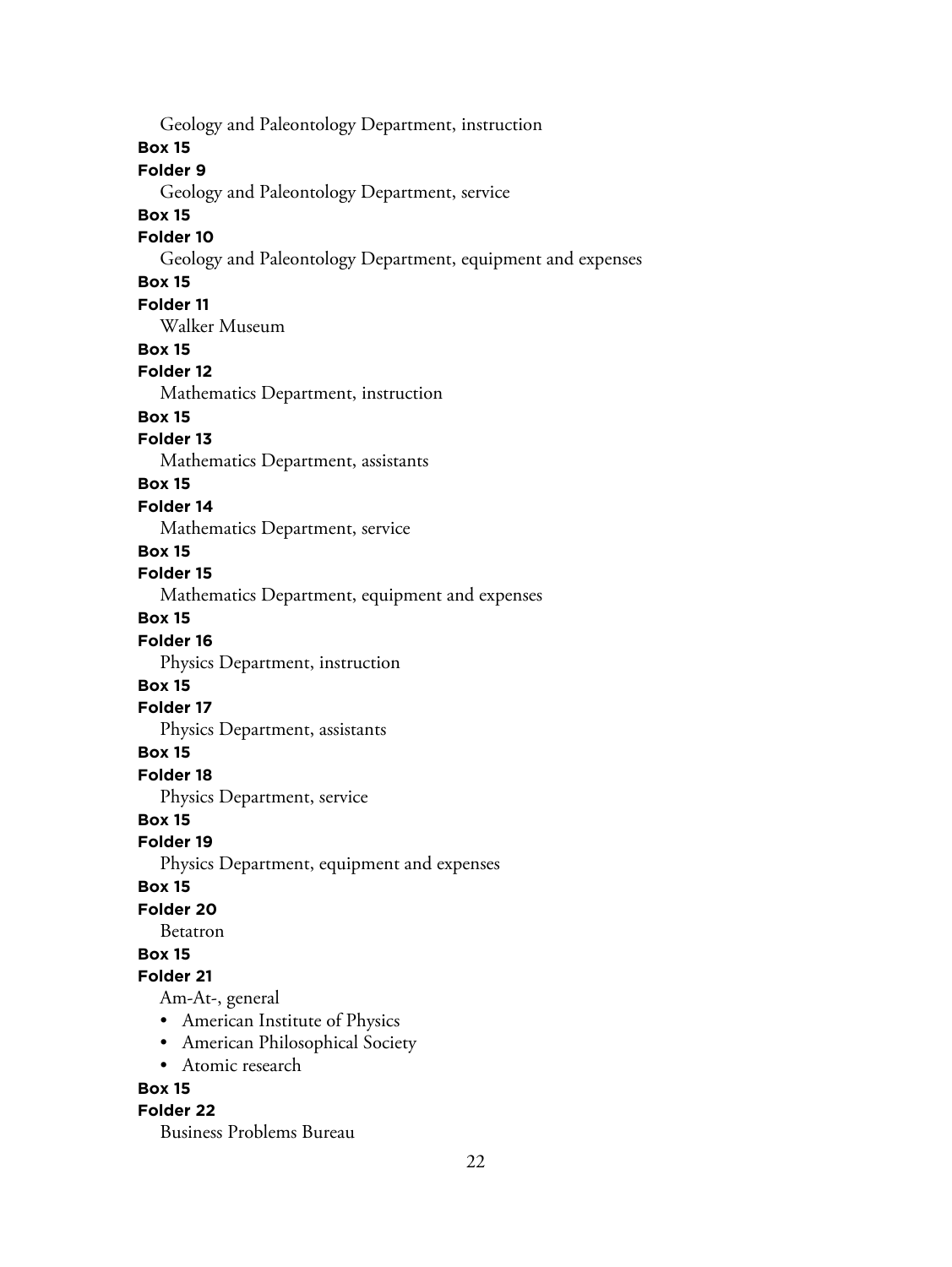## **Box 15**

#### **Folder 23**

Ca-Co-, general

- Carnegie Corporation research
- Century of Progress, gift for Yerkes Observatory
- Chrysler Corporation research
- Committee on Statistics

## **Box 15**

## **Folder 24**

Co-Cy-, general

- Cosmic ray research
- Crosset, Elizabeth R.
- Cycolotron research

## **Box 15**

## **Folder 25-26**

Cyclotron construction

## **Box 15**

## **Folder 27**

R-S-, general

- Rohm and Haas research
- Salisbury research, Geology, Paleontology and Geography

## **Box 15**

**Folder 28**

Navy, silicates research

## **Box 15**

**Folder 29**

Evaluation of Guidance System Research, salaries

#### **Box 15**

**Folder 30**

Geography Department, equipment and expenses

#### **Box 16**

**Folder 1**

Geography research

**Box 16**

#### **Folder 2**

Griffith Laboratories Research Fellowship

#### **Box 16**

## **Folder 3**

G-L-, general

- Gulf Fellowship in Geology
- Henderson, Lawrence M., Fund
- Lee, Edward C.
- Lilly, Edward, and Co., Fellowship

## **Box 16**

## **Folder 4**

Hibse Astronomical Laboratory, alterations and equipment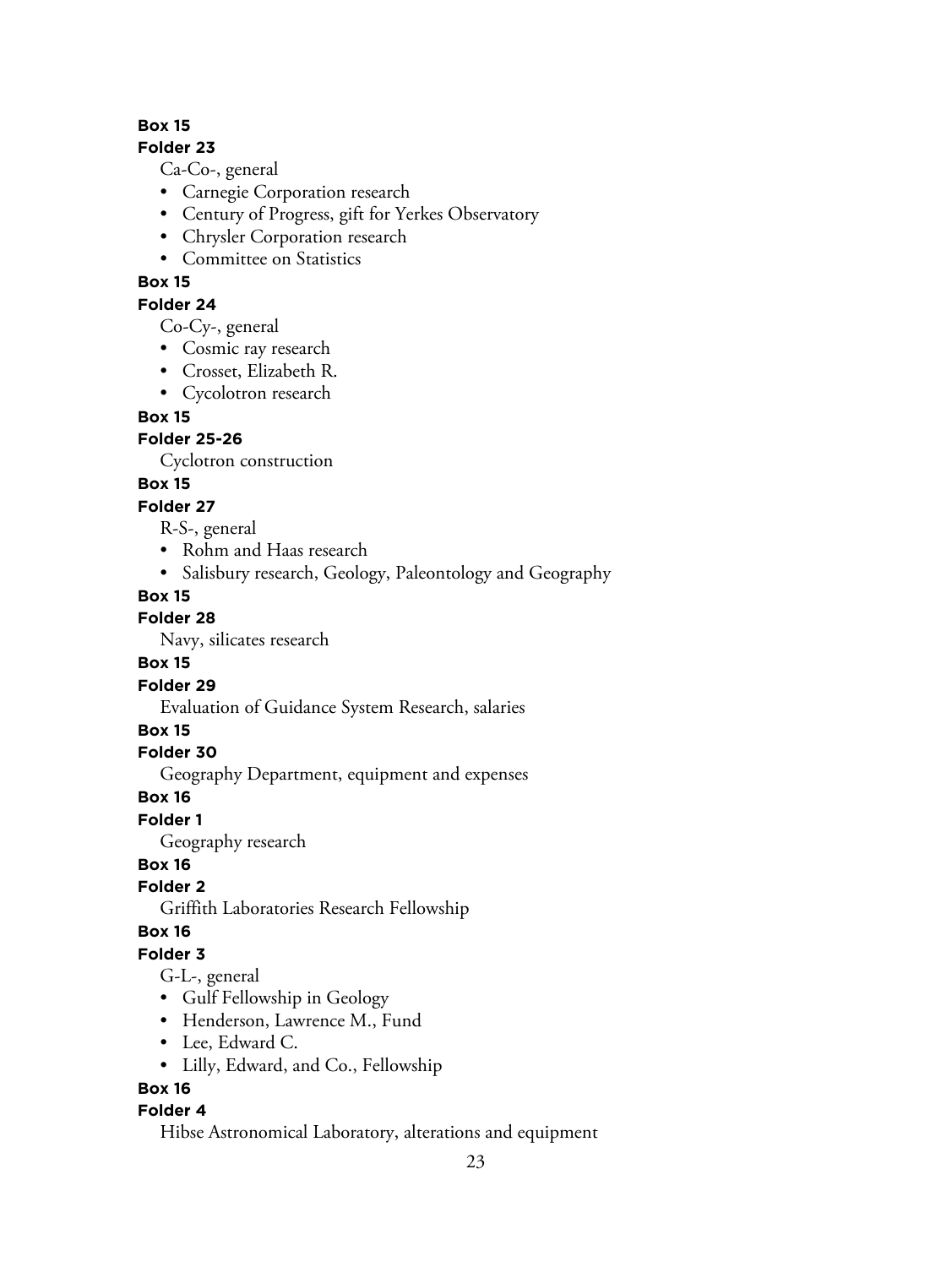**Box 16**

**Folder 5**

Milky Way Atlas

#### **Box 16**

#### **Folder 6**

N-, general

- National Academy of Sciences
- National Research Council

## **Box 16**

## **Folder 7**

Ordinance research

## **Box 16**

#### **Folder 8**

- P-R-, general
- Pittsburgh Plate Glass Company Fellowship
- Research Corporation

## **Box 16**

## **Folder 9**

Puerto Rico branch of the Institute of Meteorology

## **Box 16**

## **Folder 10**

Research Corporation

## **Box 16**

## **Folder 11**

Rockefeller funds

- Rockefeller Fund for Cosmic Ray Research
- Rockefeller Fund for Molecular Spectra Research

## **Box 16**

#### **Folder 12**

Shell Fellowship

#### **Box 16**

**Folder 13**

Slotin Fund

## **Box 16**

## **Folder 14**

McDonald Observatory, coronaviser

#### **Box 16**

## **Folder 15**

McDonald Observatory, coronaviser, equipment and expenses

## **Box 16**

# **Folder 16**

U-V-, general

- Universal Oil Products Company research
- Utilities Research Committee
- Viking Fund

## **Box 16**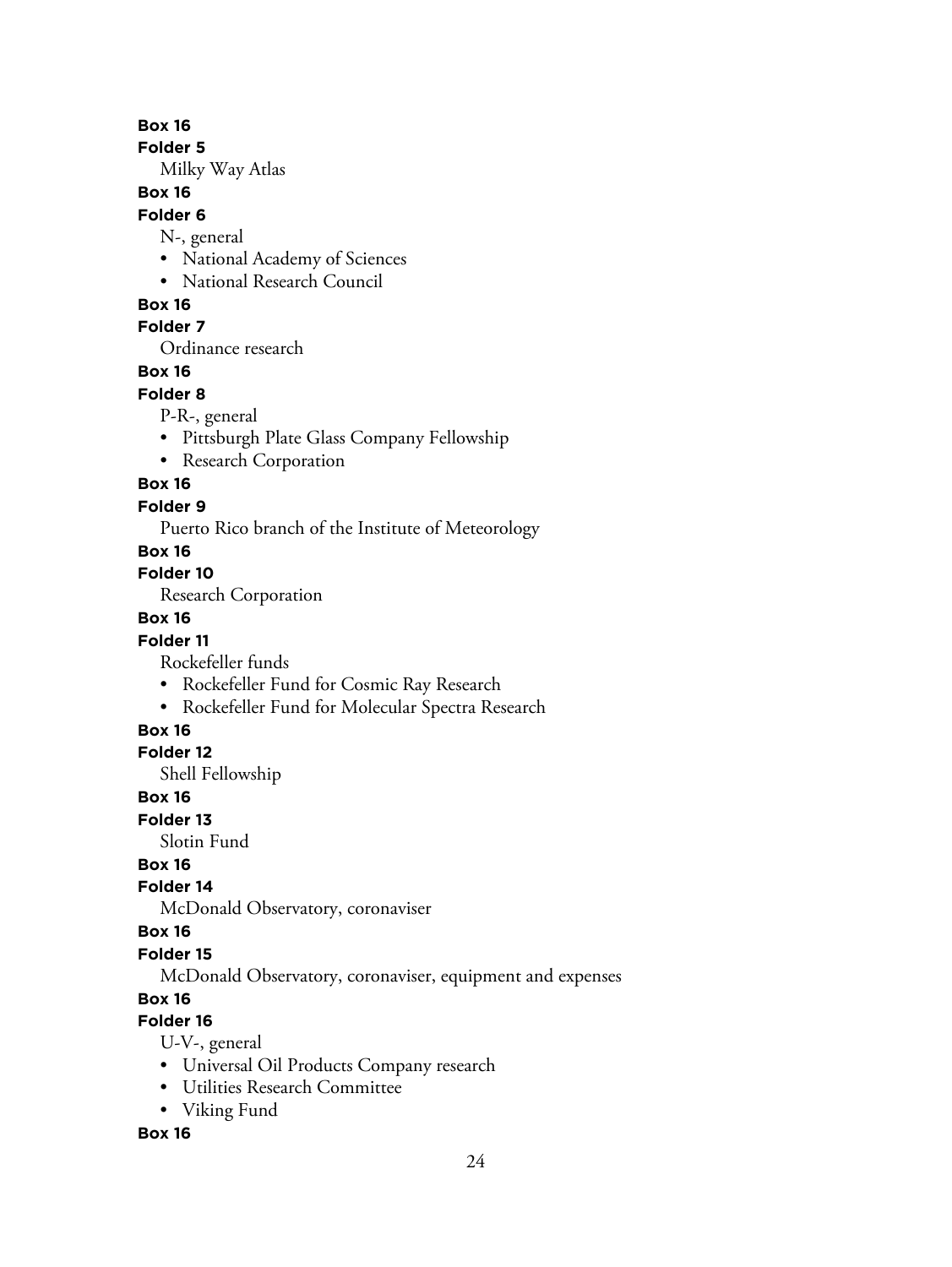**Folder 17** Fels Fund, Chemistry **Box 16 Folder 18** Fels Fund, protein structure research **Box 16 Folder 19** E.I. Dupont de Nemours Fellowship and Chemistry expense **Box 16 Folder 20** Accounts, unsorted **Box 16 Folder 21** Physical Sciences Division, Receiving Department **Box 16 Folder 22** Geography Department, instruction **Box 16 Folder 23** Geography Department, service **Box 16 Folder 24** Administration **Box 16 Folder 25** Ledger sheet **Series VI: Diffraction Gratings Production Box 17**

**Folder 1-2** Production and sales of gratings, correspondence **Box 17 Folder 3** Blood-Brothers Machine Company **Box 17 Folder 4** Grating Committee **Box 17 Folder 5** Gilmore, P.F., diamonds **Box 17 Folder 6** Sales completed **Box 17 Folder 7** Optical Shop, 1940-1942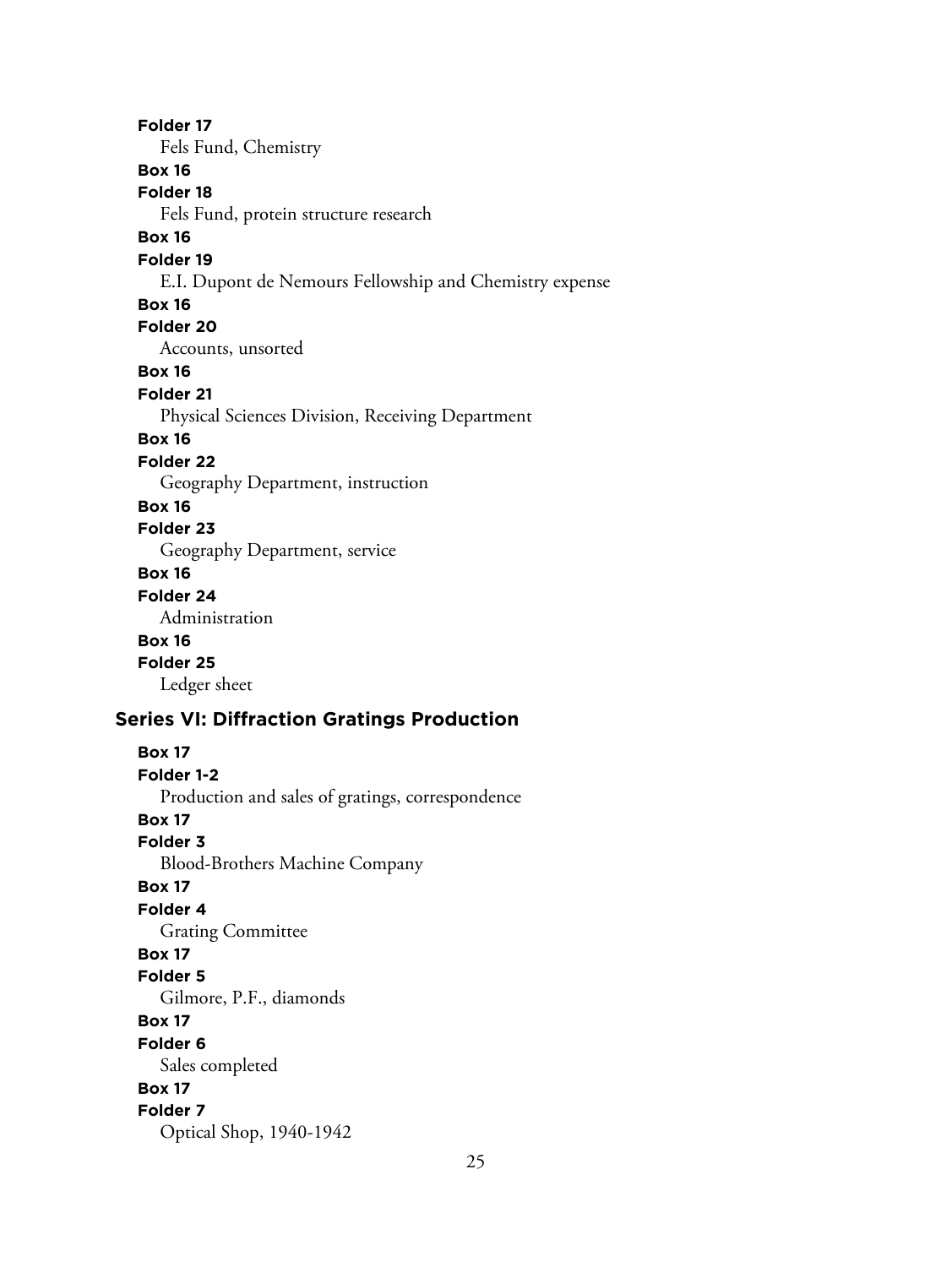**Box 17**

**Folder 8**

Production and sales of gratings

## **Series VII: Mathematics Lecture Notes**

#### **Box 18**

#### **Folder 1**

"Methods of Mathematical Physics," lecture course given by Professor R. Courant and Professor K.O. Friedrichs, notes by D. Bernstein, New York University, Summer 1943

## **Box 18**

#### **Folder 2**

"Number Theory," lectures 1-12, by Professor Carl L. Siegel, ca. 1945

#### **Box 18**

#### **Folder 3**

"Differential Geometry," by Professor J.J. Stoker, 1942-1943

#### **Box 18**

#### **Folder 4**

"Bending and Buckling of Elastic Plates," lectures by Professor J.J. Stoker," New York University, Summer 1941

#### **Box 18**

#### **Folder 5**

"Heaviside Operational Calculus," lecture course given by Professor K.O. Friedrichs, notes by D. Bernstein, New York University, Spring 1944

#### **Box 18**

#### **Folder 6**

"Wave Propagation, Part I," by Professor R. Courant, ca. 1940s

## **Box 19**

#### **Folder 1**

"Lectures on the Theory of Exterior Ballistics,'" by Professor G. Fubini, notes by Charles R. De Prima, New York University, Spring 1941

#### **Box 19**

#### **Folder 2**

"Transient Analysis of Electrical Networks," by Professor E. Weber, New York University, ca. 1940s

#### **Box 19**

#### **Folder 3**

"Notes on Non-Linear Elasticity," Professors R. Courant, K.O. Friedrichs and J.J. Stoker, ca. 1940s

## **Box 19**

#### **Folder 4**

"Fluid Dynamics and Applications," by Kurt O. Friedrichs, notes by Irving F. Ritter, ca. 1940s

## **Box 19**

#### **Folder 5**

"Energy Process," by Professor K. O. Friedrichs, ca. 1940s

#### **Box 19**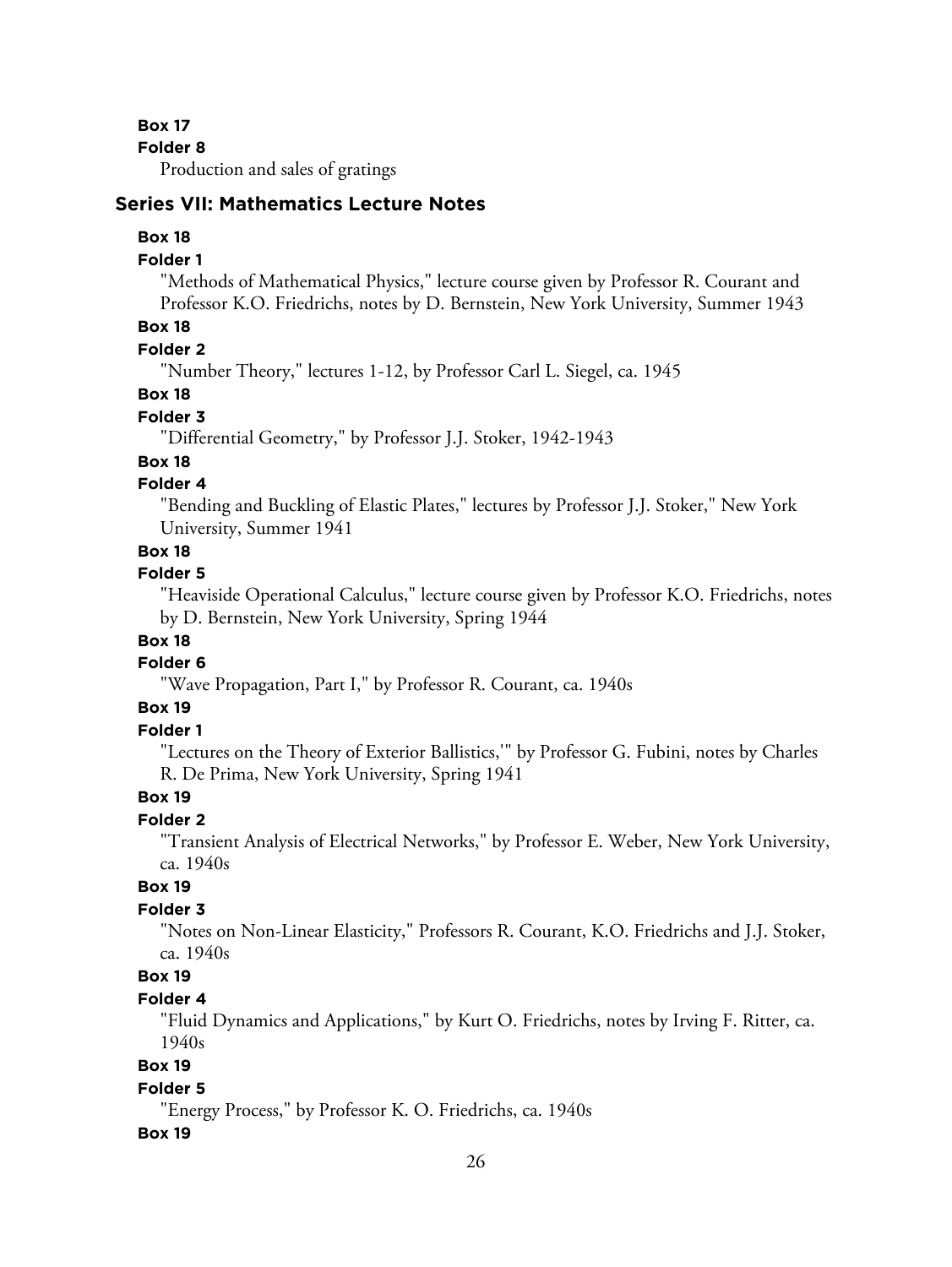**Folder 6**

"Advanced Methods in Applied Mathematics," by Professor R. Courant, ca. 1940s

## **Box 19**

## **Folder 7**

"Nonlinear Vibrations," by Professor J.J. Stoker, ca. 1940s

## **Box 19**

## **Folder 8**

"Theory of Function of a Complex Variable, Part I," by Professor R. Courant, ca. 1940s

## **Series VIII: Research Administration**

**Box 19 Folder 9** Naval research, 1945 **Box 19 Folder 10-11** Materials treatment projects, 1941-1942 **Box 19 Folder 12** Weather Bureau, 1942-1946 **Box 20 Folder 1** Metallurgical research project **Box 20 Folder 2** Eugene M.K. Geiling, respiratory project **Box 20 Folder 3** National Defense research **Box 20 Folder 4** W.G. Brown, chemical detection research **Box 20 Folder 5** Arthur Holly Compton, South American cosmic ray research **Box 20 Folder 6** Johnson special research **Box 20 Folder 7** T.F. Young and W.C. Pierce, chemical and efficiency tests **Box 20 Folder 8** W.C. Pierce, chemical and efficiency tests **Box 20 Folder 9** H.I. Schlesinger, volatile compounds research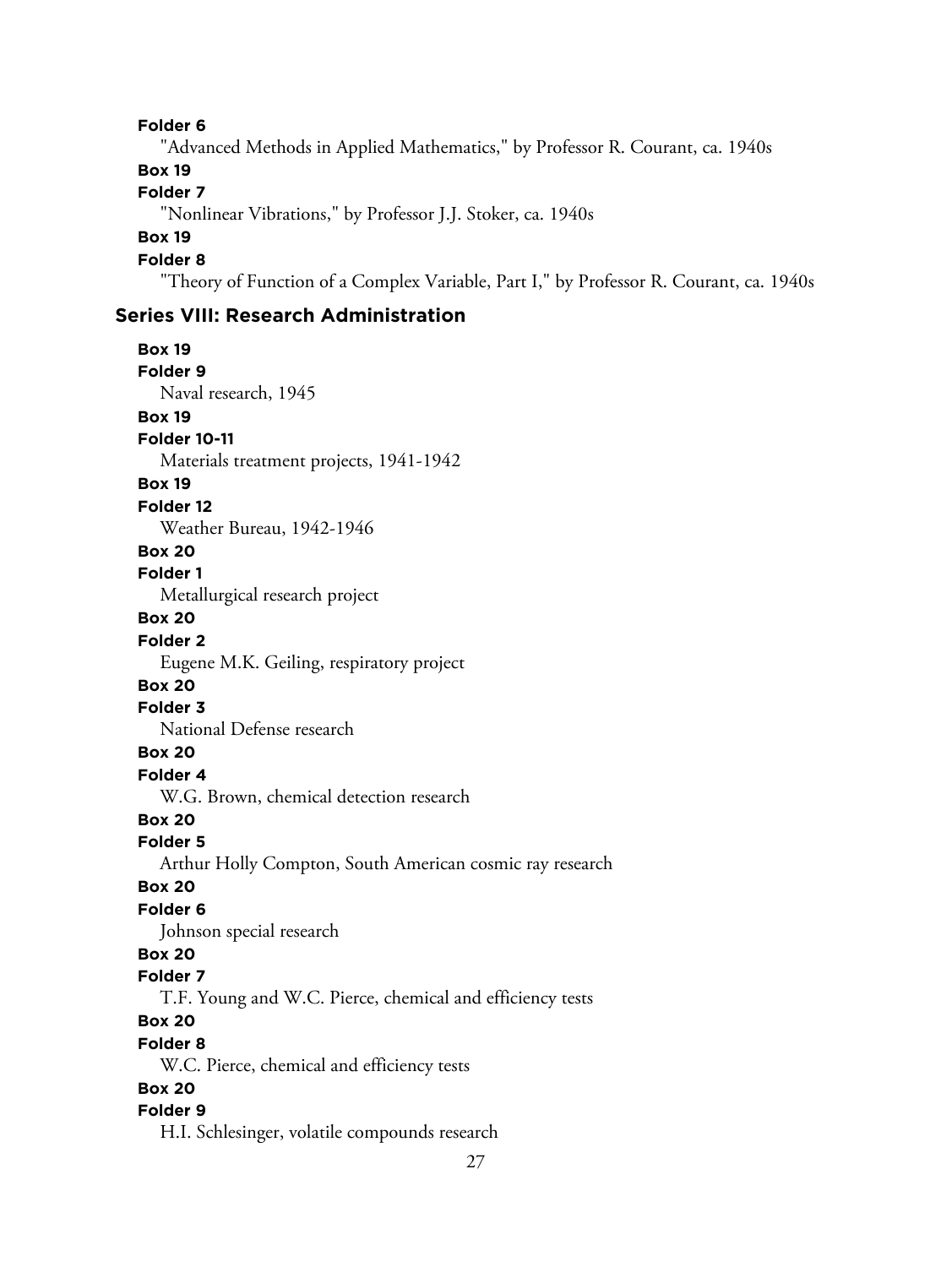**Box 20 Folder 10** M.S. Kharasch, special research **Box 20 Folder 11** S.K. Allison, neutron diffusion **Box 20 Folder 12** H.I. Schlesinger, gas generating materials research **Box 20 Folder 13** W.D. Harkins, social research **Box 20 Folder 14** R.J. Moon, physics special research **Box 20 Folder 15** T.F. Young, research project **Box 20 Folder 16** Thorfin R. Hogness and W.G. Brown, materials treatment, 1942 **Box 20 Folder 17** W.C. Johnson, special research **Box 20 Folder 18** Volatile compounds research **Box 20 Folder 19** H.I. Schlesinger, volatile compounds research **Box 20 Folder 20-22** M.S. Kharasch, research **Box 20 Folder 23** S.K. Allison, neutron diffusion **Box 20 Folder 24** M.S. Kharasch, special research **Box 21 Folder 1-3** M.S. Kharasch, special research **Box 21 Folder 4** Residence schedules **Box 21**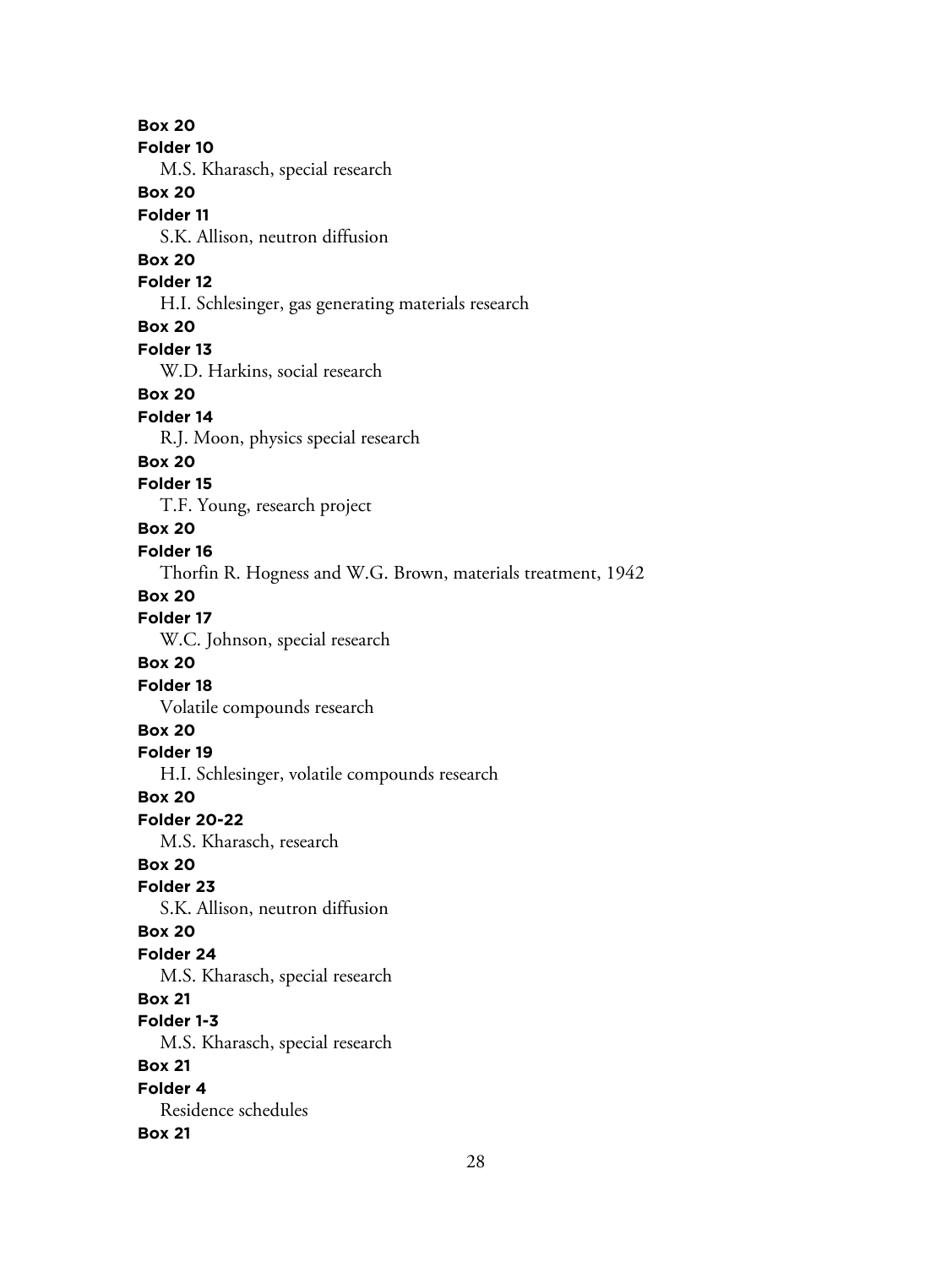#### **Folder 5**

Ruling engines,

# **Box 21**

**Folder 6**

Offices of Scientific Research and Development, final report on absorption studies on chloropricin and phosgene, 1942

## **Box 22**

## **Folder 1**

M.S. Kharasch, special report

#### **Box 22**

**Folder 2**

Chemical detection research

#### **Box 22**

**Folder 3**

Business Problems Bureau

## **Box 22**

#### **Folder 4**

W.D. Harkins, special research

#### **Box 22**

## **Folder 5**

Pittsburgh Plate Glass Company

#### **Box 22**

**Folder 6**

Radiosonde recorder research

## **Box 22**

**Folder 7**

Synoptic climatology project

## **Box 22**

## **Folder 8**

United States Navy, radio instruction

#### **Box 22**

#### **Folder 9**

Weather Bureau

## **Box 22**

## **Folder 10**

T.F. Young, research

#### **Box 22**

#### **Folder 11-12**

Radio code instruction, report

## **Box 23**

# **Folder 1**

Non-academic employees on obsolete projects, aerosol research

## **Box 23**

## **Folder 2**

Non-academic employees on obsolete projects, CAA flight training project

#### **Box 23**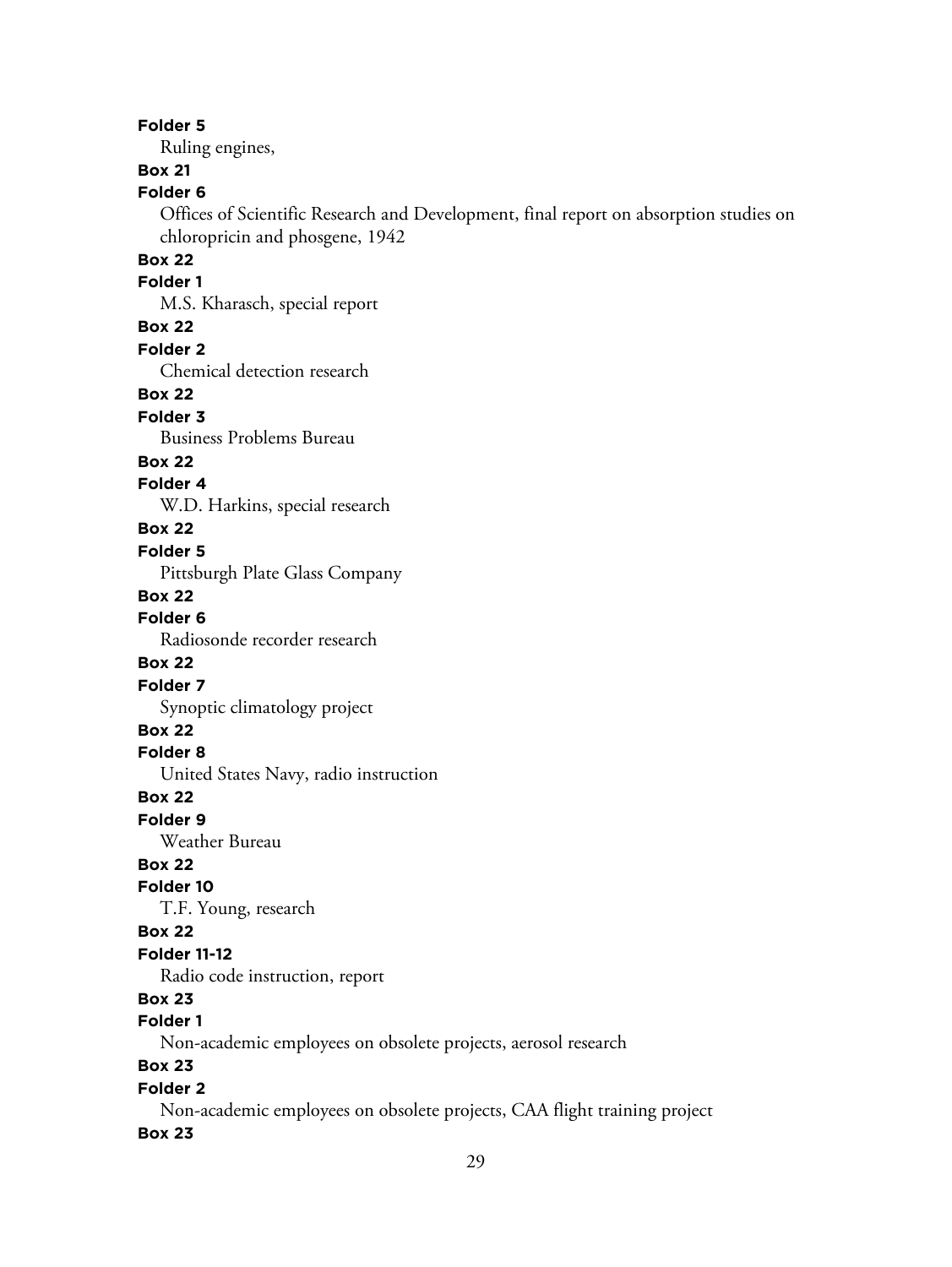#### **Folder 3**

Non-academic employees on obsolete projects, chemical and efficiency tests

## **Box 23**

## **Folder 4**

Non-academic employees on obsolete projects, cosmic ray research, 4620

## **Box 23**

## **Folder 5**

Non-academic employees on obsolete projects, Eli Lilly research, 4496

## **Box 23**

## **Folder 6**

Non-academic employees on obsolete projects, gas generating materials research

# **Box 23**

## **Folder 7**

Non-academic employees on obsolete projects, Johnson special research

## **Box 23**

## **Folder 8**

Non-academic employees on obsolete projects, materials treatment project

## **Box 23**

## **Folder 9**

Non-academic employees on obsolete projects, metallurgical research

# **Box 23**

## **Folder 10**

Non-academic employees on obsolete projects, military climatology

#### **Box 23**

## **Folder 11**

Non-academic employees on obsolete projects, military science

# **Box 23**

# **Folder 12**

Non-academic employees on obsolete projects, neutron diffusion

## **Box 23**

#### **Folder 13**

Non-academic employees on obsolete projects, volatile compounds research

## **Box 23**

## **Folder 14**

Non-academic employees on obsolete projects, Wertheimer research

## **Series IX: Dean of Physical Sciences, Walter Bartky, 1942-1945**

#### **Box 23**

**Folder 15**

Army Specialized Training Program

## **Box 23**

#### **Folder 16**

Astronomy Department, budget

## **Box 23**

#### **Folder 17**

Astronomy Department, personnel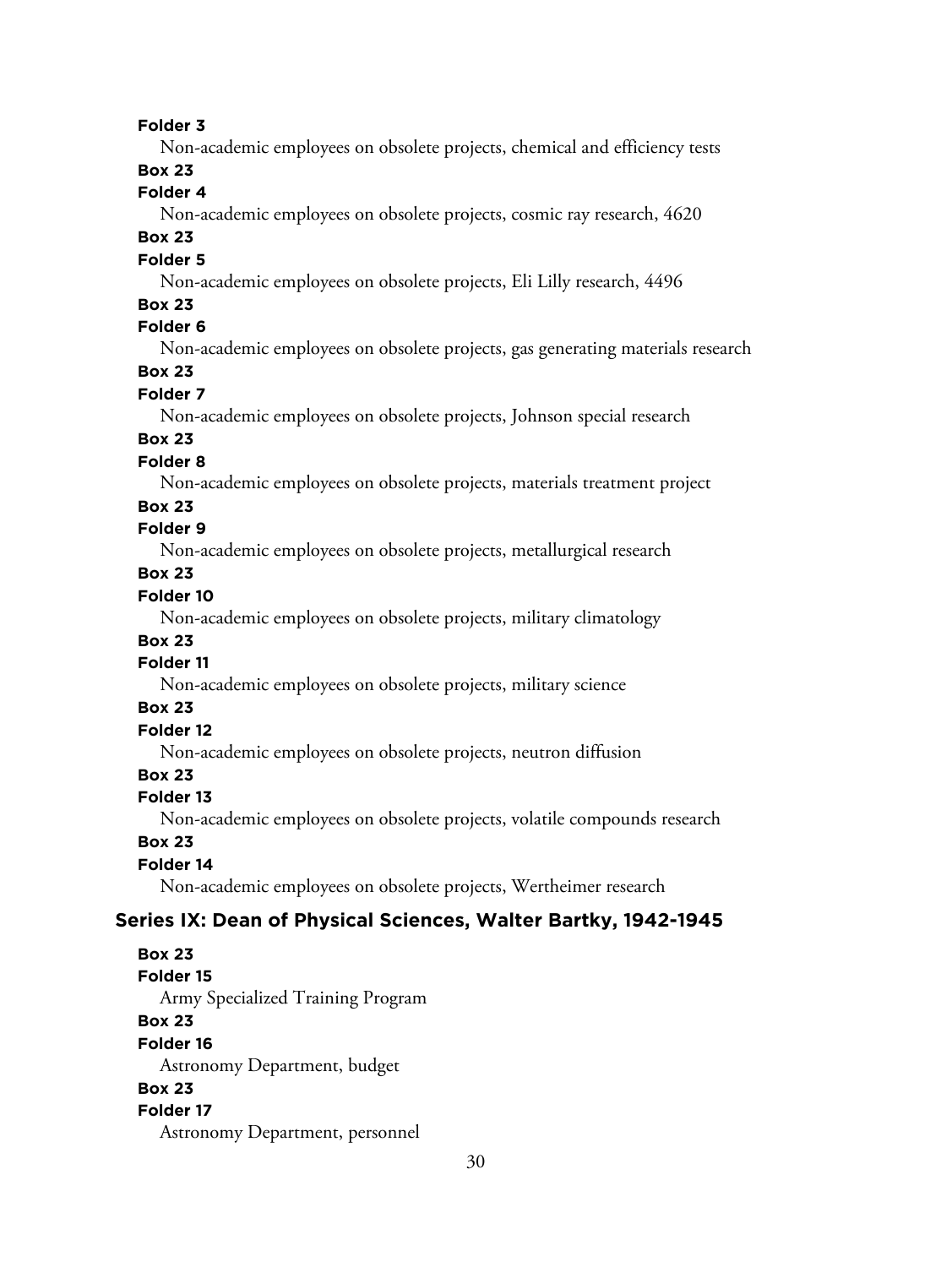**Box 23 Folder 18** B-, general **Box 23 Folder 19** Bartky, Walter, confidential file **Box 23 Folder 20** Bartky, Walter **Box 23 Folder 21** Business Office **Box 23 Folder 22** Business Problems Bureau **Box 23 Folder 23** C-, general **Box 23 Folder 24** Chairmen of departments **Box 23 Folder 25** Chemistry Department, budget **Box 23 Folder 26** Chemistry Department, personnel **Box 23 Folder 27** College **Box 24 Folder 1** Colwell, Ernest C. **Box 24 Folder 2** Comptroller's Office **Box 24 Folder 3** D-, general **Box 24 Folder 4** Examinations, Board of **Box 24 Folder 5** F-, general **Box 24**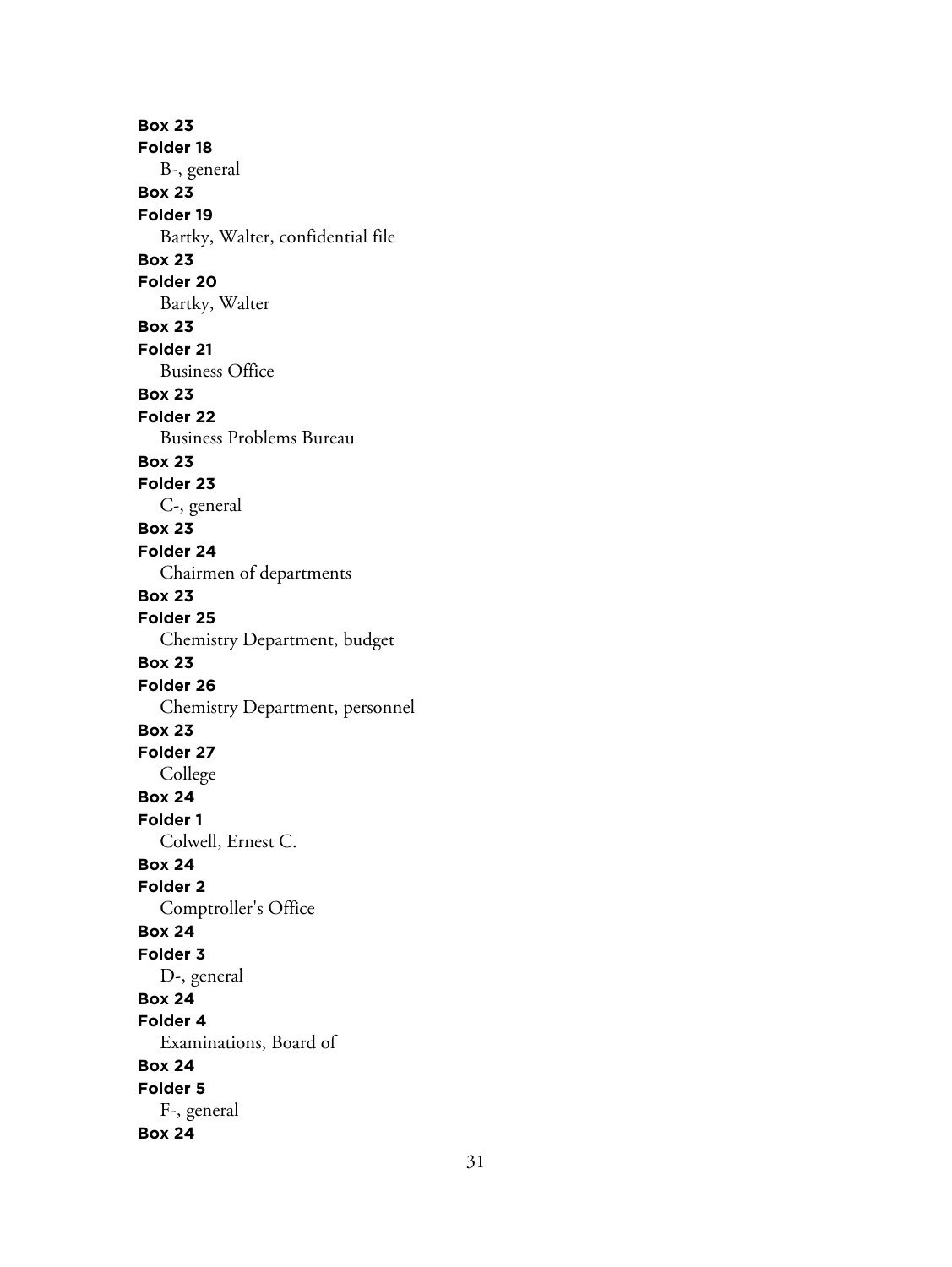**Folder 6** Filbey, Emery T. **Box 24 Folder 7** G-, general **Box 24 Folder 8** Geography Department **Box 24 Folder 9** Geology Department **Box 24 Folder 10** H-, general **Box 24 Folder 11** Hutchins, Robert M. **Box 24 Folder 12** J-, general **Box 24 Folder 13** Lemon, Harvey B. **Box 24 Folder 14** M-, miscellaneous **Box 24 Folder 15** Mathematics Department **Box 24 Folder 16** Meteorology Department, budget **Box 24 Folder 17** Meteorology Department, personnel **Box 24 Folder 18** Meteorology Department, Puerto Rico branch **Box 24 Folder 19** Meteorology Department, students and curriculum **Box 25 Folder 1** Meteorology, pre-Meteorology pamphlets **Box 25 Folder 2**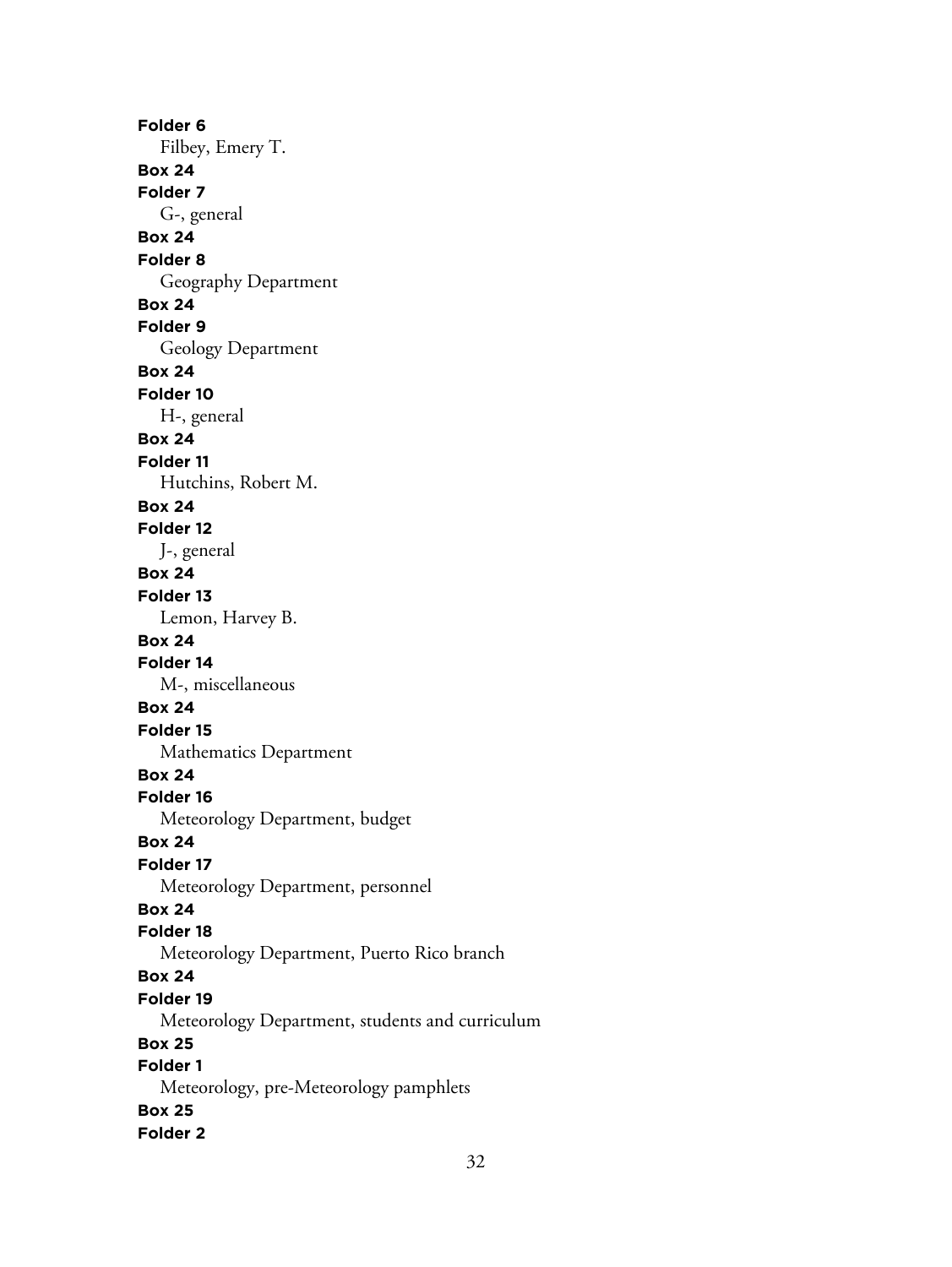Museum of Science and Industry **Box 25 Folder 3** Naval Radio Training School **Box 25 Folder 4** Office of Scientific Research and Development **Box 25 Folder 5** Physics Department **Box 25 Folder 6** Physical Sciences Division **Box 25 Folder 7** Preparation of teachers **Box 25 Folder 8** R-, general **Box 25 Folder 9** Registrar's Office **Box 25 Folder 10** Research Corporation **Box 25 Folder 11** S-, general **Box 25 Folder 12** T-, general **Box 25 Folder 13** Vocational Guidance and Placement, Board of **Box 25 Folder 14** Q-, general **Box 25 Folder 15** War Activities **Box 25 Folder 16** Weather Bureau research

# **Series X: Divisional Ledgers and Budgets**

#### **Box 26**